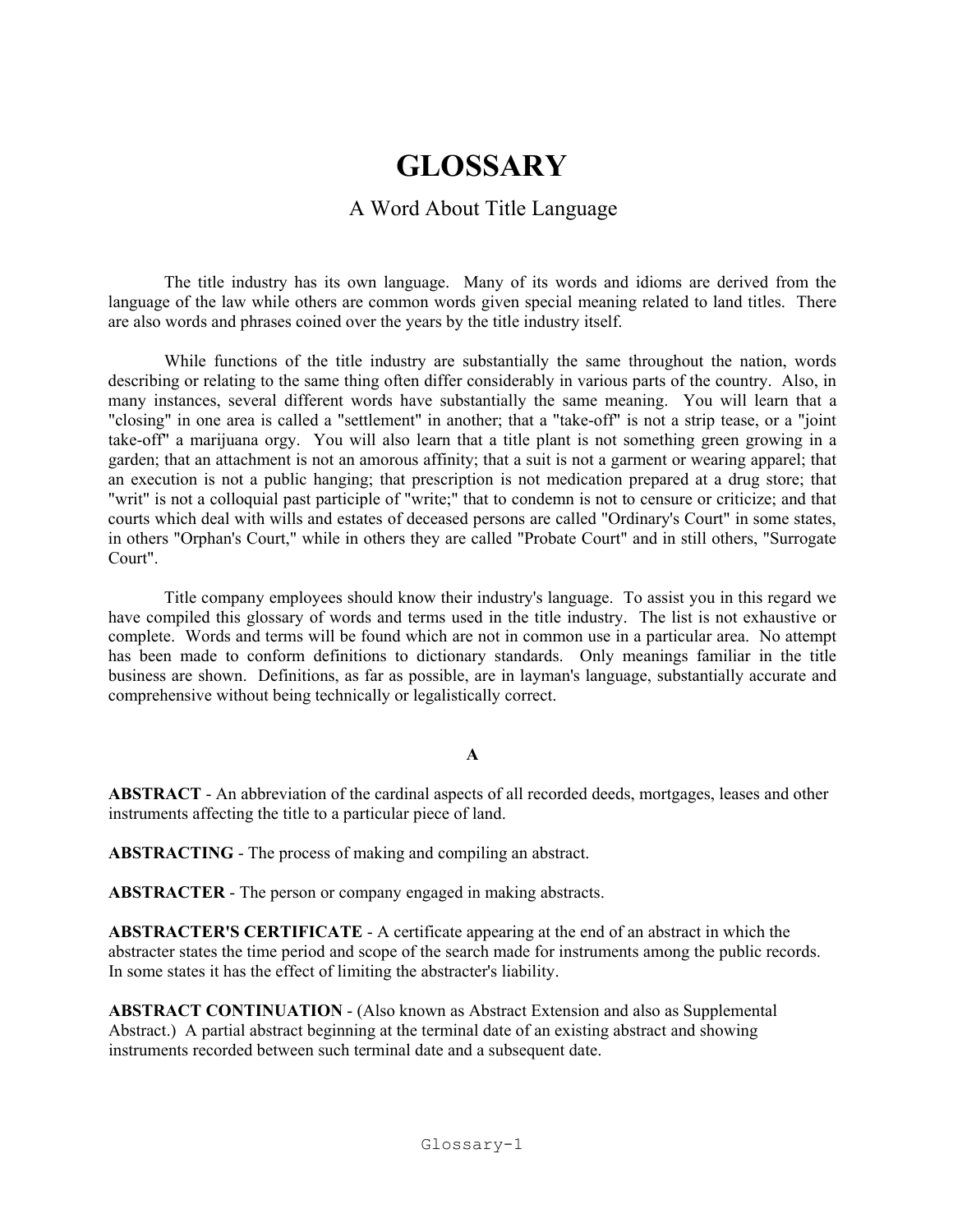**ABSTRACT OF TITLE** - Just a longer name for an abstract.

**ABSTRACT PLANT** - There are a hundred different types. Basically it is an index of the recorded instruments in a county or political subdivision geographically grouped according to land description so that all of the instruments affecting a piece of land can be immediately found under the indexed heading of such land. (See also "Title Plant")

**ABUT** - To touch or border upon. A piece of land bordering on a street or an adjoining piece of property is said to abut such street or property.

**ACCRETION** - A natural increase of land along the shores of a body of water.

**ACKNOWLEDGEMENT** - (1) Generally, the act of the maker or makers of a real estate instrument in going before a Notary Public or other judicial officer and acknowledging that they signed such instrument without fear or compulsion, and for the purposes expressed in such instrument. The laws making provision for acknowledgments incident to real estate papers were enacted to help prevent forgeries or undue advantage taken over the makers of such instruments. Forms and procedures incident to acknowledgments vary from state to state, some being considered probate procedures in which the probity or authenticity of the instrument is proven. (2) Generally, a form of certificate made by a notary public or judicial officer, appended to deeds, mortgages, leases and other real estate instruments, certifying that the maker or makers of such instruments appeared before the notary or judicial officer and acknowledged that they signed the instrument without compulsion or fear and for the purposes indicated in the instrument.

**ADMINISTER** - To pay the debts and wind up the business of a deceased person's estate. Also, to handle and dispose of properties of an estate by an executor, administrator or trustee in conformity with legal procedures and provisions of wills or trust instruments.

**ADMINISTRATOR** - A person appointed by a probate court to administer the estate of a person who dies intestate; that is without leaving a will.

**ADVERSE POSSESSION** - The unauthorized occupation of land belonging to another, by a person who does not have the consent of the owner. Said occupier is said to hold possession adversely to the rights and interests of the owner. In most states, by operation of law, title to the land becomes vested in such occupier after a fixed number of years of peaceful occupancy.

**AFFIDAVIT** - A written statement made under oath before a notary public or other judicial officer.

**AGENCY** - An individual or corporation authorized to act for another person or corporation. The scope of an agency depends upon the authority given to the agent.

**AGENT** - On who, having received authority from another, acts in such other person's behalf within the scope of such authority.

**AGREEMENT** - A legally binding compact made between two or more persons.

**ALLODIAL TENURE** - The absolute ownership of real estate which is subject to inheritance by the owner's heirs or to disposition by the owner as he sees fit, as contrasted with the feudal system of ownership. Allodial tenure is characteristic of ownerships in the United States.

**ALLUVION** - The increasing of land, especially along river banks, caused by the natural deposit and build-up of sediment. Such sediment is called alluvium.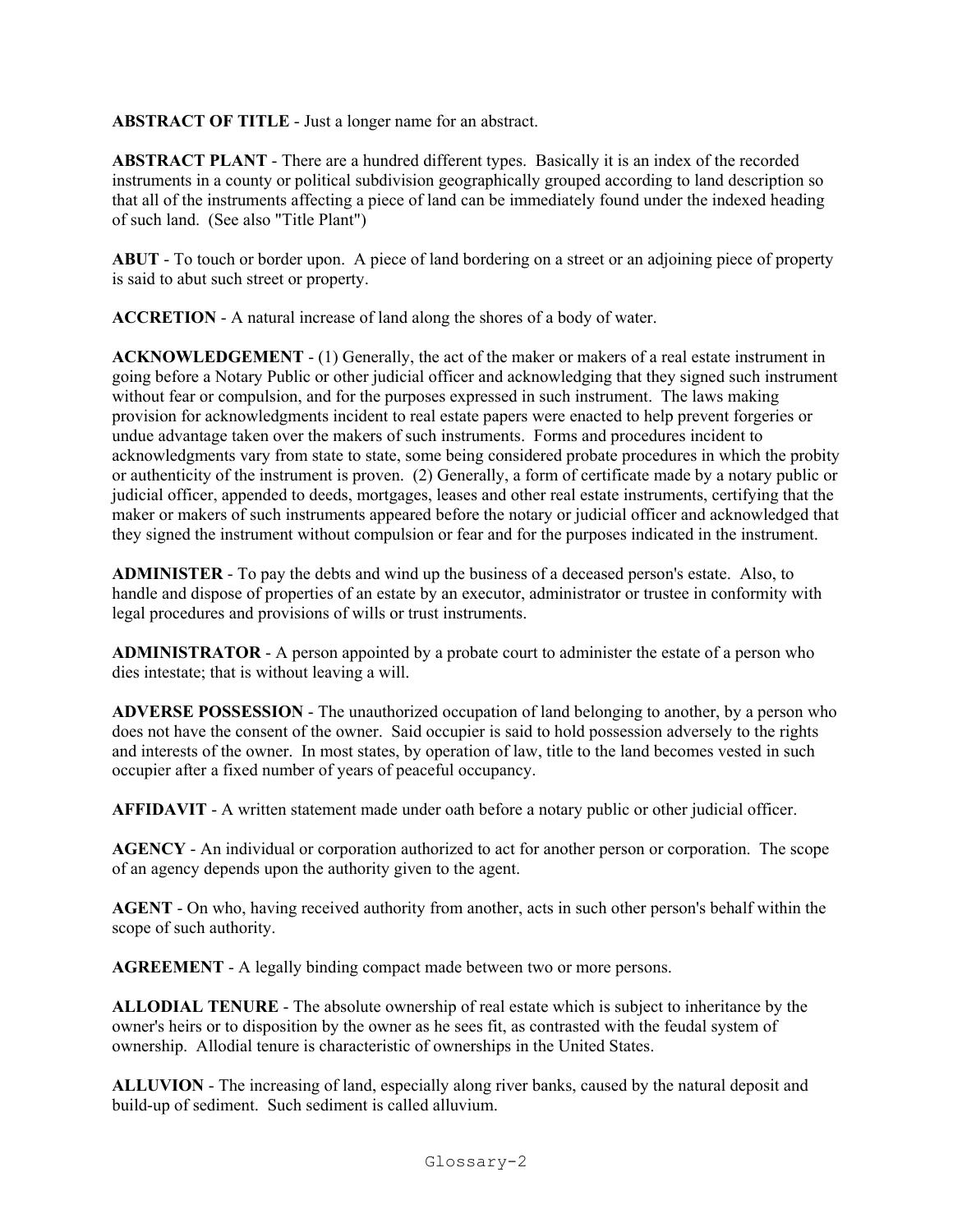**AMORTIZATION** - This term has developed through French and Old English from the Latin words "mors" or "mort" meaning death or dead. It is the killing off of an existing debt by regular partial payments. The word "mortgage" is also derived from the same Latin root.

**ANNUITY** - Derived from the Latin word "annus" meaning year. The annual or yearly payment of income. Such payments are made to individuals under certain types of insurance policies and sometimes under the provisions of wills and trust estates.

**APPRAISE** - From Latin "appretiare" meaning to set or fix a value. To judge or estimate the value of real estate.

**APPRAISAL** - The act, also the published results, of appraising.

**APPROVED ATTORNEY** - A practicing lawyer whose examinations of title and title opinions are acceptable to a title insurance company as a basis for the issuance of its title insurance policies.

**APPURTENANCE** - A minor right or privilege that is incident to, but outside of, the principal property such as a right-of-way to a highway across the land of another. Water rights are also an example.

**APPURTENANT** - Belonging to, or accessory to, or incident to a principal property.

**ARBITRATION** - the process by which parties who cannot agree among themselves submit the dispute to the judgment of an impartial party.

**ARBS** - An abbreviation of "arbitraries." A title industry word, used primarily in abstract plants and title plants, which refers to simplified forms of land descriptions arbitrarily used in indexing such plants in lieu of the more involved and complex descriptions contained in deeds, mortgages and other real estate instruments. Arbitrary descriptions are often found in areas where land ownerships are highly irregular and are of all manner of shapes and sizes and are described by metes and bounds. Such tracts are usually laid out on an area map and each tract is given an arbitrary name or number. All instruments affecting a given tract are indexed under the arbitrary name or number.

**ASSESSED VALUATION** - The estimated value of property for tax purposes, usually fixed by the tax assessor.

**ASSESSMENT** - (1) The act of fixing the amount of taxes or special improvement charges. (2) The amount of taxes or special improvement charges. Special improvement charges are usually for the costs of streets, sidewalks, sewers, etc.

**ASSIGNEE** - For example, the person who receives ownership of a contract or a mortgage by transfer from another.

**ASSIGNMENT** - (1) The act of transferring ownership of something from one person to another. (2) The instrument or paper by which one person transfers ownership of a right or an object to another.

**ASSIGNOR** - For example, the person who transfers ownership of a contract or mortgage to another.

**ATTACH** - The act of a sheriff or other court officer in taking possession of a person or property under the authority and direction of a writ or order issued by a court.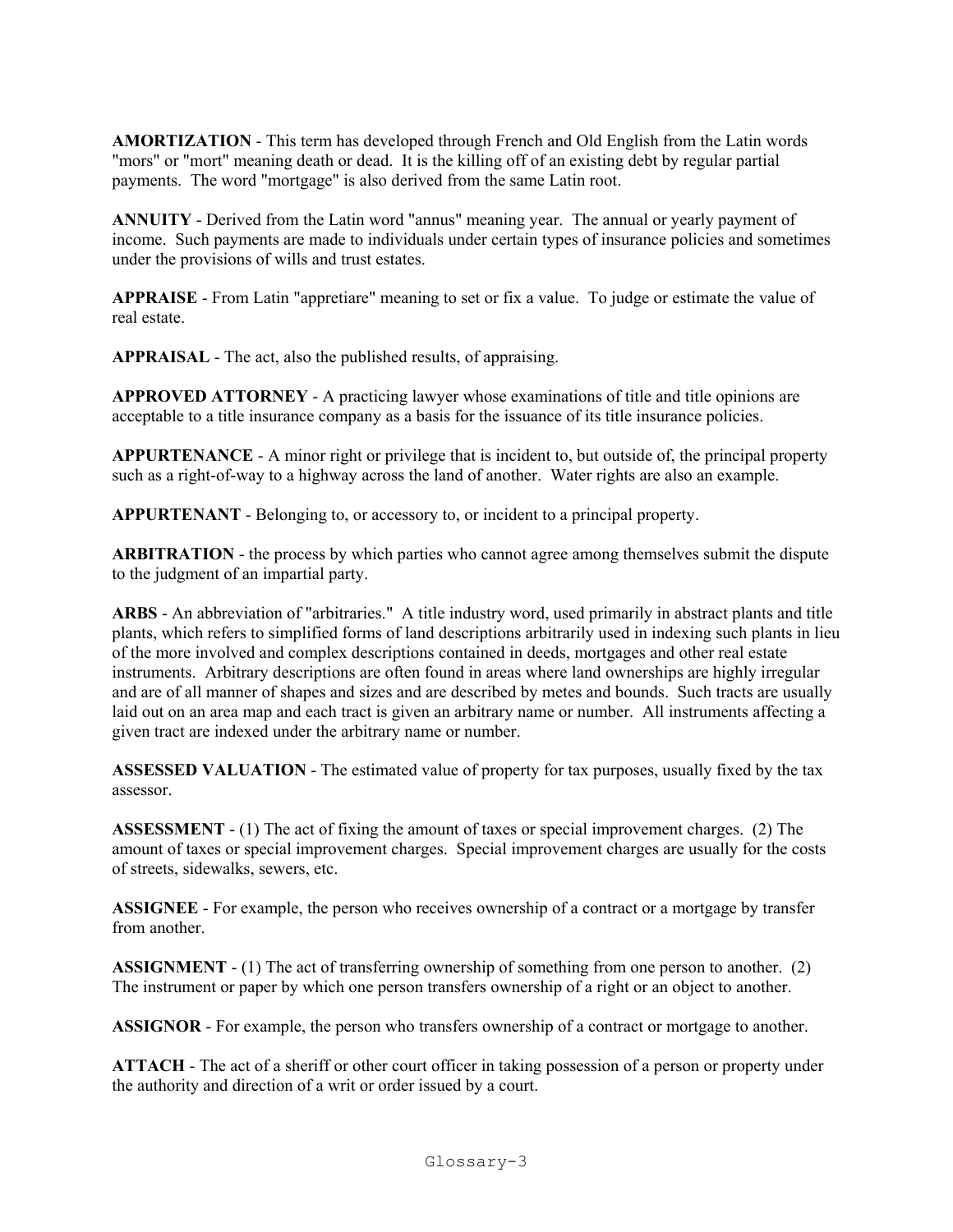**ATTACHMENT** - A legal remedy to aid collection of a debt, usually incidental to a lawsuit against the debtor wherein the court issues a writ of attachment under the authority and direction of which the sheriff seizes property of the debtor and holds same pending the outcome of the lawsuit, keeping the property available for sale to pay any money judgment entered in such lawsuit.

**ATTORNEY'S OPINION** - The written statement of an attorney setting forth what he believes to be the condition of a real estate title.

**AVIGATION EASEMENT** - An easement over private property which abuts and extends out from the end of airport runways with said easement restricting the graduated height of agricultural crops, bushes, trees and other objects in the take off and landing path of aircraft.

**AVULSION** - A change or shift in a water boundary resulting in loss of land by an owner and the acquiring of such land by another.

#### **B**

**BACK TITLE LETTER** - Also called "Back Title Certificate" in some areas, and "Starter" in others. Where titles have been previously examined up to a certain date by reliable examiners, title companies sometimes give subsequent examiners of such titles a letter which sets forth the condition of the title at the time of the previous examination and authorizes them to begin their subsequent examination with the terminal date of the previous examination (See Tacking-on).

**BANKRUPTCY** - A proceeding in U.S. District court wherein assets of a debtor unable or unwilling to pay his debts are applied by an officer of the court in satisfaction of creditor claims.

**BAR** - (1) The attorneys at law, taken collectively in a municipality, county, state, or the nation. (2) To defeat; to prevent.

**BARGAIN AND SALE DEED** - Sometimes called "fee simple deed." A deed of conveyance which presumes that the grantor holds title, but which makes no warranty with respect to the title.

**BENEFICIARY** - A person who is entitled to receive funds or property under the terms and provisions of a will or trust or insurance policy.

**BILL OF SALE** - The instrument by which title to personal property is transferred or conveyed.

**BINDER** - (1) Sometimes called "Preliminary Certificate." It is a preliminary report as to the condition of a title and a commitment to issue a title insurance policy in a certain manner when certain conditions are met. (2) Also, a deposit in escrow of a small part of the purchase price of real estate as evidence of good faith and to bind an agreement to purchase.

**BLANKET MORTGAGE** - A mortgage which covers all of a class of property or all of the property of the mortgagor. For example, railroads sometimes give mortgages on all of their cars and locomotives presently owned or to be acquired in the future, without specifically describing them. Or they may give a mortgage on all the assets of the railroad company.

**BOND** - (1) A written promise to pay to the bearer or owner a stated sum of money at a specified time, with interest usually represented by interest coupons attached to the bond. Coupons may be clipped as they mature and presented for payment. Bonds are sometimes in the form of Certificates of Indebtedness. Bonds are often secured by real estate mortgages. (See Promissory Note.) (2) A written commitment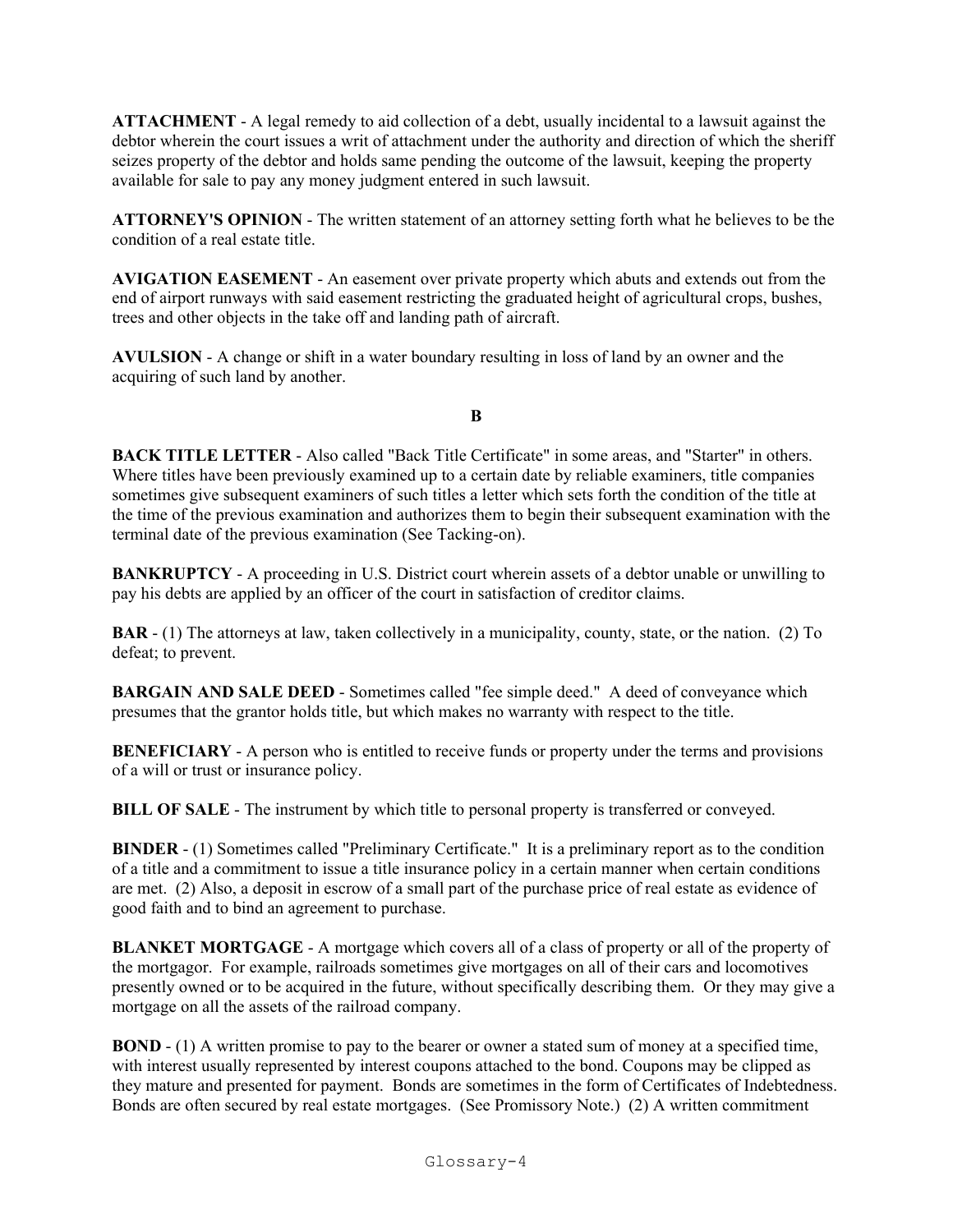assuring the payment of a stipulated sum of money or the amount of damages in the event of an adverse happening. (3) A certificate of debt issued by a government or corporation guaranteeing payment to bearer of a specified sum of money, plus interest, on a specified future date.

**BROKER** - One who acts as an agent for another in negotiating sales or purchases in return for a fee or commission.

**BROKERAGE** - A fee or commission paid to a broker.

**BUILDING CODE** - Laws specifying the type, kind, area and manner of construction of buildings, and prohibiting construction or repair of buildings in violation of such specifications. (Also See Zoning Ordinances)

**BUILDING LINE** - (See set-back line.) A line inside the boundary lines of a piece of real estate beyond which no building may be constructed. Building lines may be established by municipal ordinances, restrictions, and subdivision plats.

**C**

**CERTIFICATE OF TITLE** - A certificate issued by a title examiner stating the condition of a title. Usually more formal than an attorney's opinion.

**CHAIN OF TITLE** - Beginning with a conveyance out of an original source of title such as a government, each succeeding deed, will or other medium which conveys and transfers the title to succeeding owners constitutes a link in the chain of title. The chain of title is the composite of all such links.

**CHATTEL** - Another name for personal property as distinguished from real estate. An article of movable property. Also, the term applied to slaves and women before their emancipation.

**CLAIM** - A right to assert, or the assertion of, a demand for payment of money due; or the surrender or delivery of possession of property or the recognition or some right. A demand for something as one's rightful due.

**CLOSING** - In some areas called a "settlement". The process of completing a real estate transaction during which deeds, mortgages, leases and other required instruments are signed and/or delivered, an accounting between the parties is made, the money is disbursed, the papers are recorded, and all other details such as payment of outstanding liens and transfer of hazard insurance policies are attended to.

**CLOSING STATEMENT** - A summation, in the form of a balance sheet, made at a closing, showing the amounts of debits and credits to which each party to a real estate transaction is entitled.

**CLOUD ON TITLE** - An irregularity, possible claim, or encumbrance which, if valid, would adversely affect or impair the title.

**CODICIL** - An amendment, revision, supplementation, or cancellation of a will.

**CO-INSURANCE** - Literally, two or more policies of title insurance issued by different insurers, each covering a portion of the same risk, with interlocking provisions and which, when taken together, provide total coverage of the risk.

**COMMISSION** - The amount due a real estate broker or mortgage loan broker for services performed in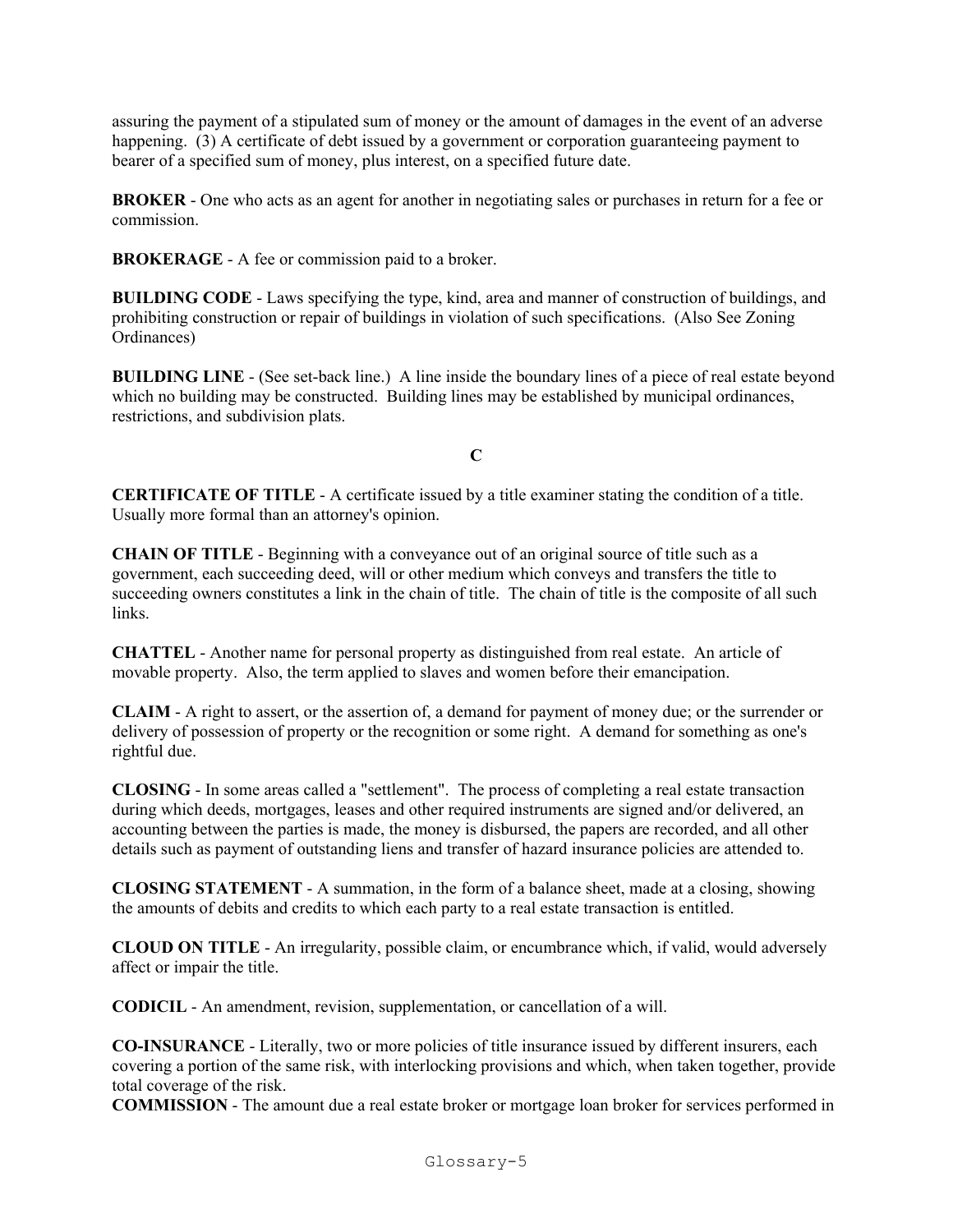such capacity. The term also applies to regulatory tribunals such as Real Estate Commissions.

**COMMON LAW** - The system of laws originated and developed in England which was the outgrowth of customs, usages and arbitrary court decisions as distinguished from written laws enacted by legislative bodies.

**CONDEMN** - (1) The legal declaration of a government that something is unfit for further use or existence, or constitutes a peril to life, health, safety or well-being of the public, and ordering its removal or destruction, such as declaring a building unfit for use and a menace to health and public safety and ordering its destruction, or to order the slaughter of diseased animals. (2) The selection of private property by a government or public service corporation for acquisition for public or quasi-public use.

**CONDEMNATION** - (1) The taking of private property for public or quasi-public use, with compensation to the owner, under the right of eminent domain. All governments and so-called public service corporations, such as railroads and electric companies, have the right to condemn and take private property. (2) The destruction by government of private property which imperils the life, health or safety of the public.

**CONDITIONS** - This term is first cousin to restrictions and reservations. It refers to provisions in deeds and other real estate instruments which provisions make a particular right contingent upon the occurrence of some future event.

**CONDOMINIUM** - A group or complex of residential units in the nature of apartments wherein each unit is separately and individually owned, the unit owners owning together the commonly used appurtenances such as gardens, sidewalks, supporting and dividing elements, elevators, and hallways. It is also possible for condominiums to encompass business buildings, office buildings, and manufacturing plants.

**CONDOMINIUM UNIT** - A residential unit in a condominium complex.

**CONSTRUCTIVE EVICTION** - The inability of a purchaser or lessee to obtain possession because of an outstanding right or superior title.

**CONTRACT** - Same as "agreement", but usually more formal.

**CONVEYANCE** - The transfer of title to property from one person to another.

**CORPOREAL** - Of material, tangible nature.

**COVENANT** - A formal agreement or contract between two parties in which one party gives the other certain promises and assurances, such as covenants of warranty in a warranty deed.

**CURTESY** - A right which a husband has in his wife's property at her death. It does not prevail in all states.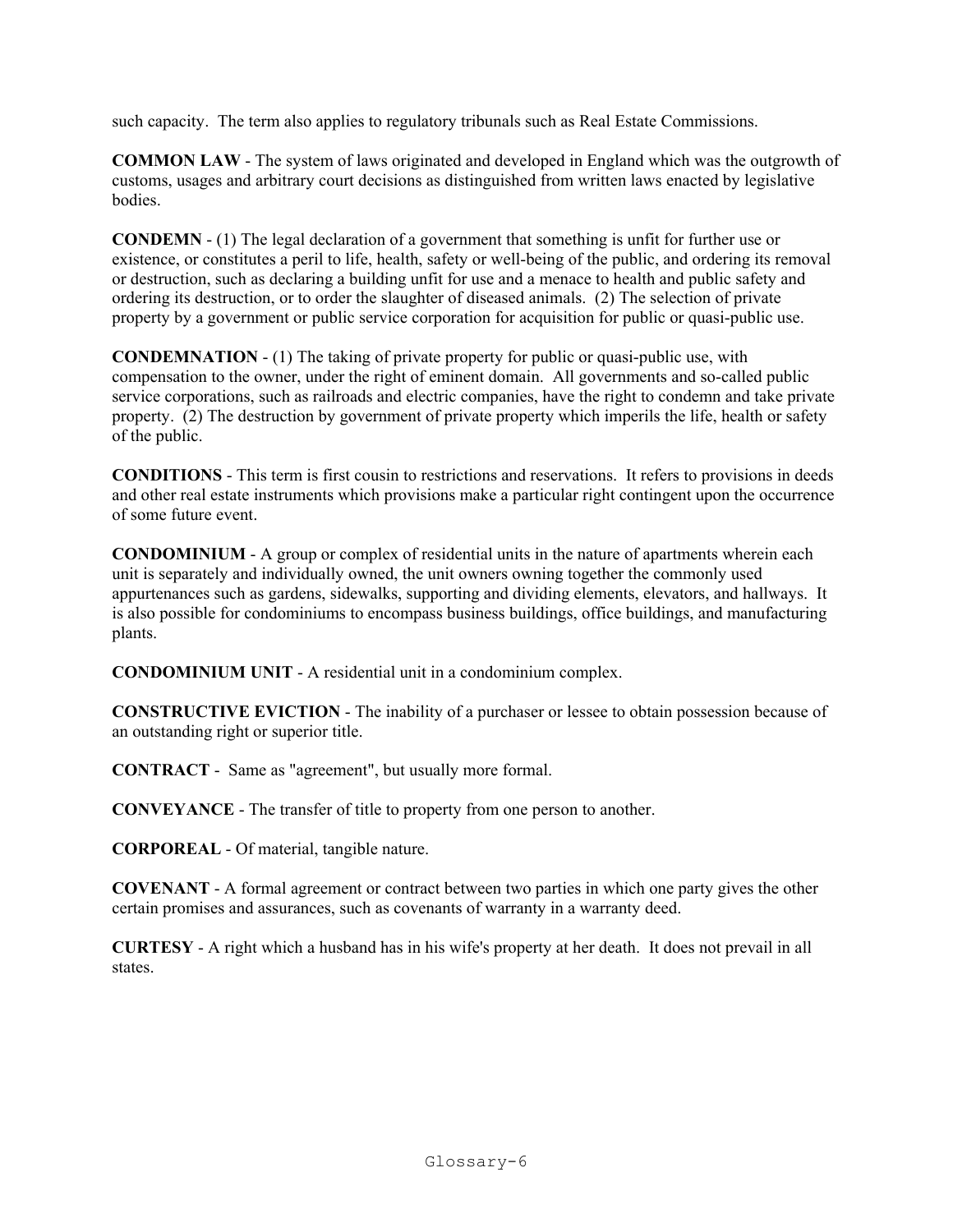**DEDICATION** - The setting aside of certain land by the owner and declaring it to be for some public use, accompanied by the acceptance of such use by the public. Example: Streets, sidewalks, parks.

**DEED** - An instrument, of various forms, by which title to real estate is conveyed from one party to another.

**DEED BOOK** - A book among the public records in which deeds are recorded.

**DEED RESTRICTION** - A restriction contained in a deed which limits the use or occupancy of the real estate or the type, size, purpose and location of improvements to be constructed on it.

**DEFAULT** - Failure to perform a promised task or to pay an obligation when due.

**DEFEASANCE** - Making void all rights under a contract or deed. The term has developed from an old French word meaning defeat or destroy.

**DEFECT** - A blemish, imperfection or deficiency. A defective title is one that is irregular and faulty.

**DEFICIENCY JUDGMENT** - When property at a mortgage foreclosure sale does not bring enough money to pay the mortgage debt plus costs of foreclosure, the court will enter a deficiency judgment against the mortgage debtor for the difference between the sale price and the mortgage debt plus costs.

**DEMISE** - (1) Death. (2) To transfer title to property or an interest in property by will or lease.

**DEPOSIT AGREEMENT** - Sometimes called "Deposit Receipt." An agreement, used in some areas, prepared by real estate agents and signed by purchaser and seller acknowledging that a sale has been agreed to and that, in order to bind the deal, a certain amount of good faith money has been deposited by the purchaser with the agent or a title company. Such agreements are often as comprehensive, with respect to terms of sale, as regular real estate sales agreements.

**DEPRECIATION** - Loss in value occasioned by ordinary wear and tear; destructive action of the elements; or functional or economic obsolescence.

**DEVISE** - A gift of real estate made by a will.

**DEVISEE** - One who is given real estate under a will.

**DISPOSSESS** - To deprive one of the possession and use of real estate.

**DOMINANT ESTATE** - The property for the benefit of which a right-of-way easement exists across another's adjoining piece of land is said to be the dominant estate. The land across which the easement runs is said to be the servient estate.

**DOWER** - A right which a wife has in her husband's property effective at the time of his death.

**DRAW** - A partial advance of the proceeds of a construction loan mortgage, to which the borrower is entitled when construction reaches a certain specified stage.

**DRESSER DRAWER TITLE** - When an owner neglects to record his deeds and other real estate papers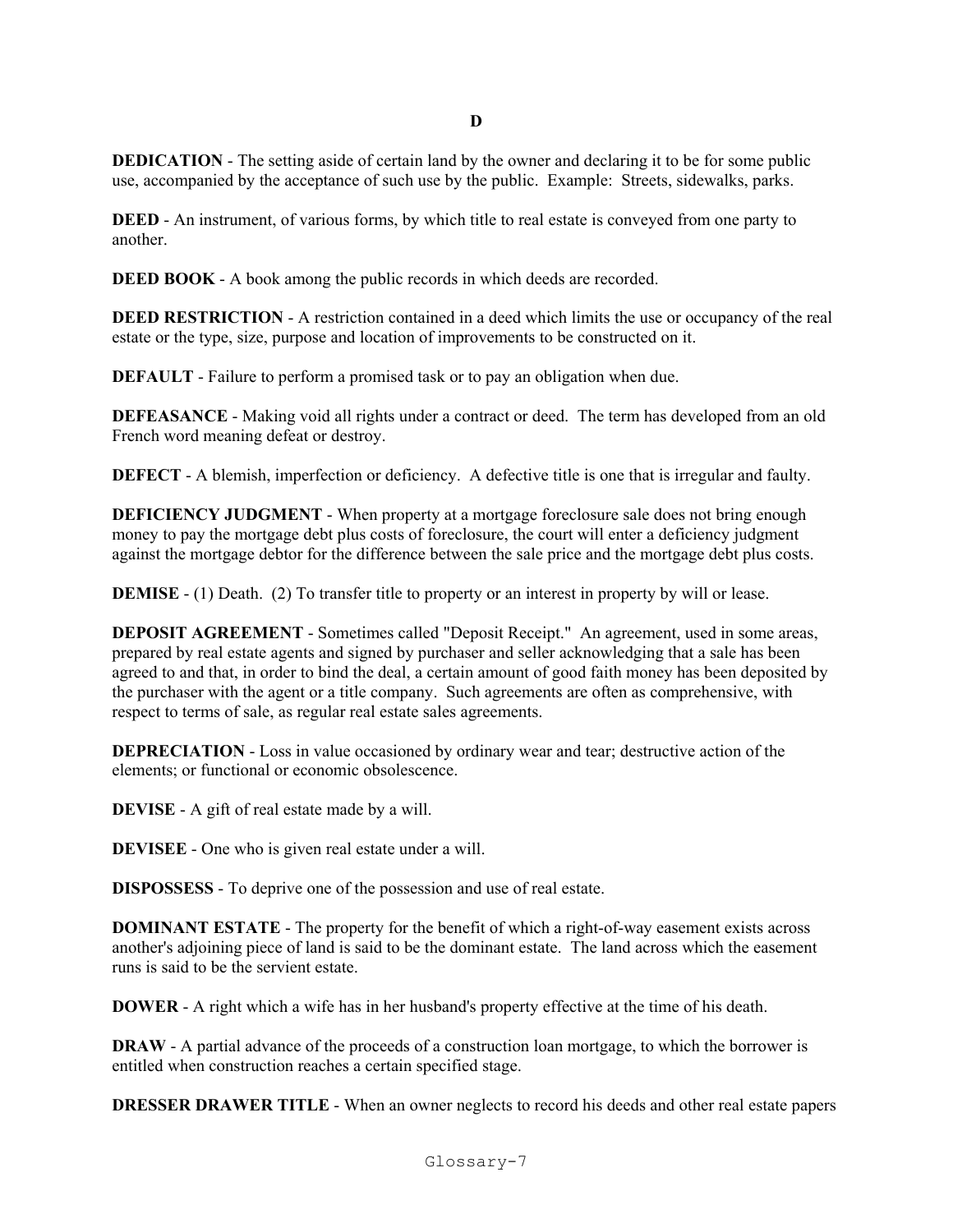and places them instead in dresser drawers, or in a show box in a closet, or under the mattress, and there is nothing of record which shows any title in the supposed owner, his title is often referred to as a Dresser Drawer Title.

**E**

**EARNEST MONEY** - The advance, by a purchaser, or a small part of the purchase price as evidence of good faith.

**EASEMENT** - A right held by a person to enjoy or make limited use of another's real property.

**EGRESS** - The right to a path or right-of-way over which a person may leave or go away from his own real estate.

**EJECTMENT** - (1) Eviction or dispossession. (2) A law suit to regain possession of real estate held by another.

**EMINENT DOMAIN** - The right of a government to take privately owned property for public purposes under condemnation proceedings upon payment of its reasonable value.

**ENCROACHMENT** - The extension of a structure from the real estate to which it belongs across a boundary line and onto adjoining property.

**ENCUMBRANCE** - A claim, right, or lien upon the title to real estate, held by someone other than the real estate owner.

**EQUITABLE RIGHTS** - Rights established primarily by court decisions based upon principles of fairness, honesty, justness and morality and not upon enacted law or common law.

**EQUITY** - A system of jurisprudence supplementing the common law and enacted law under which justice, impartiality, and fairness is applied in circumstances not covered by enacted or common law.

**EQUITY OF REDEMPTION** - The right of one who has mortgaged his property to redeem that property upon payment of the mortgage debt, and especially the right to redeem within a reasonable time after the due date.

**EROSION** - The wearing away of land surfaces by forces of nature such as winds and water.

**ESCHEAT** - The reversion of property to the state when an owner dies leaving no legal heirs, devisees or claimants.

**ESCROW** - Technically, this term strictly refers to a deed delivered to a third person to be held by him until the fulfillment or performance of some act or condition by the grantee. In title industry parlance it means the depositing with an impartial third party called the escrow agent (usually the title company) of anything pertaining to a real estate transaction including money and documents of all kinds which are to be disbursed and delivered to the rightful parties by the escrow agent when all conditions of the transaction have been met.

**ESCROW AGREEMENT** - A written agreement usually made between buyer, seller, and escrow agent, but sometimes only between one person and the escrow agent. It sets forth the conditions to be performed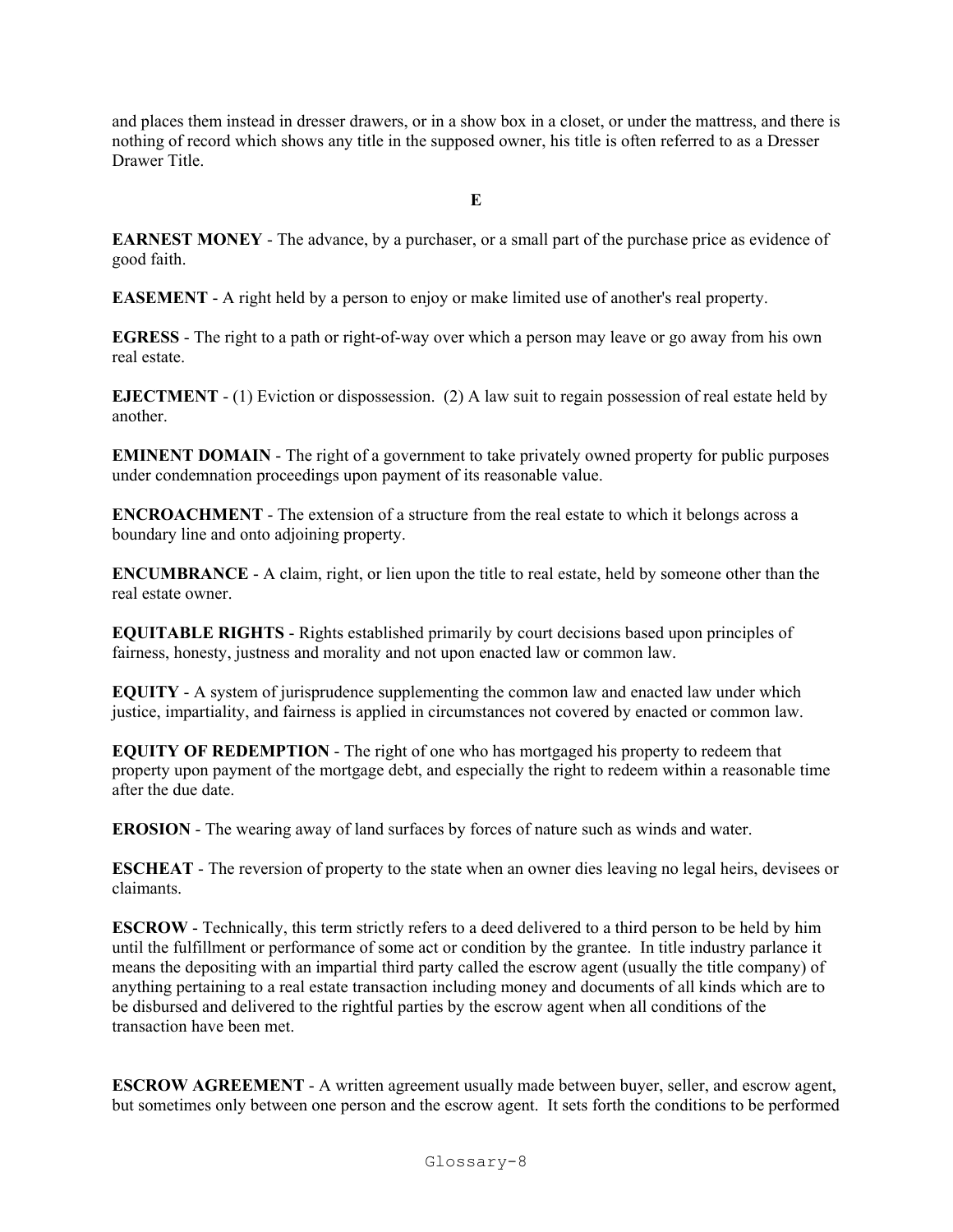incident to the object deposited in escrow, and gives the escrow agent instructions with respect to the disposition of the object so deposited.

**ESTATE** - (1) A sizable piece of rural land usually with a large house and other pretentious improvements. (2) The whole of one's possessions, especially all of the property, assets, debts, and liabilities left by a deceased or bankrupt person. (3) The nature and extent of an owner's rights in real estate.

**ESTATE BY ENTIRETIES** - An estate or interest in real estate predicated upon the legal fiction that a husband and wife are one person. A conveyance or devise to them (unless contrary intent is expressed) vests title in them as one person. Upon the death of either husband or wife, full title passes to the survivor.

**ESTOPPEL** - A legal restraint which stops or prevents a person from contradicting or reneging on his previous position or previous assertions or commitments.

**ET UX** - Abbreviations of Latin "et uxor" meaning "and wife". Joe Doaks et ux means Joe Doaks and wife.

**ET VIR** - A Latin term meaning "and husband." Jane Allen et vir means Jane Allen and husband.

**EVICTION** - To expel or oust a person, by legal process, from possession of real estate.

**EXAMINATION** - In title industry parlance, to peruse and study the instruments and muniments incident to a chain of title and to determine their effect and condition in order to reach a conclusion as to the status of the title.

**EXAMINER** - Usually referred to, in title industry parlance, as title examiner. One who examines and determines the condition and status of real estate titles.

**EXCEPTION** - In title industry parlance, a provision in a title insurance binder or policy which excludes liability regarding a specified title defect or an outstanding lien or encumbrance.

**EXECUTE** - (1) To create and make valid a real estate instrument. A deed is said to be executed when it is signed, sealed, witnessed and delivered. (2) To perform or do whatever is required.

**EXECUTION** - The act of executing. (See Execute.)

**EXECUTOR** - A person named in a will to carry out its provisions.

**F**

**FALSE PERSONATION** - The act of a person who falsely and fraudulently claims to be another person.

**FALSIFICATION** - The forging, altering, or counterfeiting of a document, or knowingly making untruthful statements or misrepresentations.

**FEE SIMPLE** - The highest degree of ownership which a person can have in real estate. An interest in real estate which gives the owner unqualified ownership and full power of disposition.

**FEUDAL SYSTEM** - A political and economic system which prevailed in Europe based upon the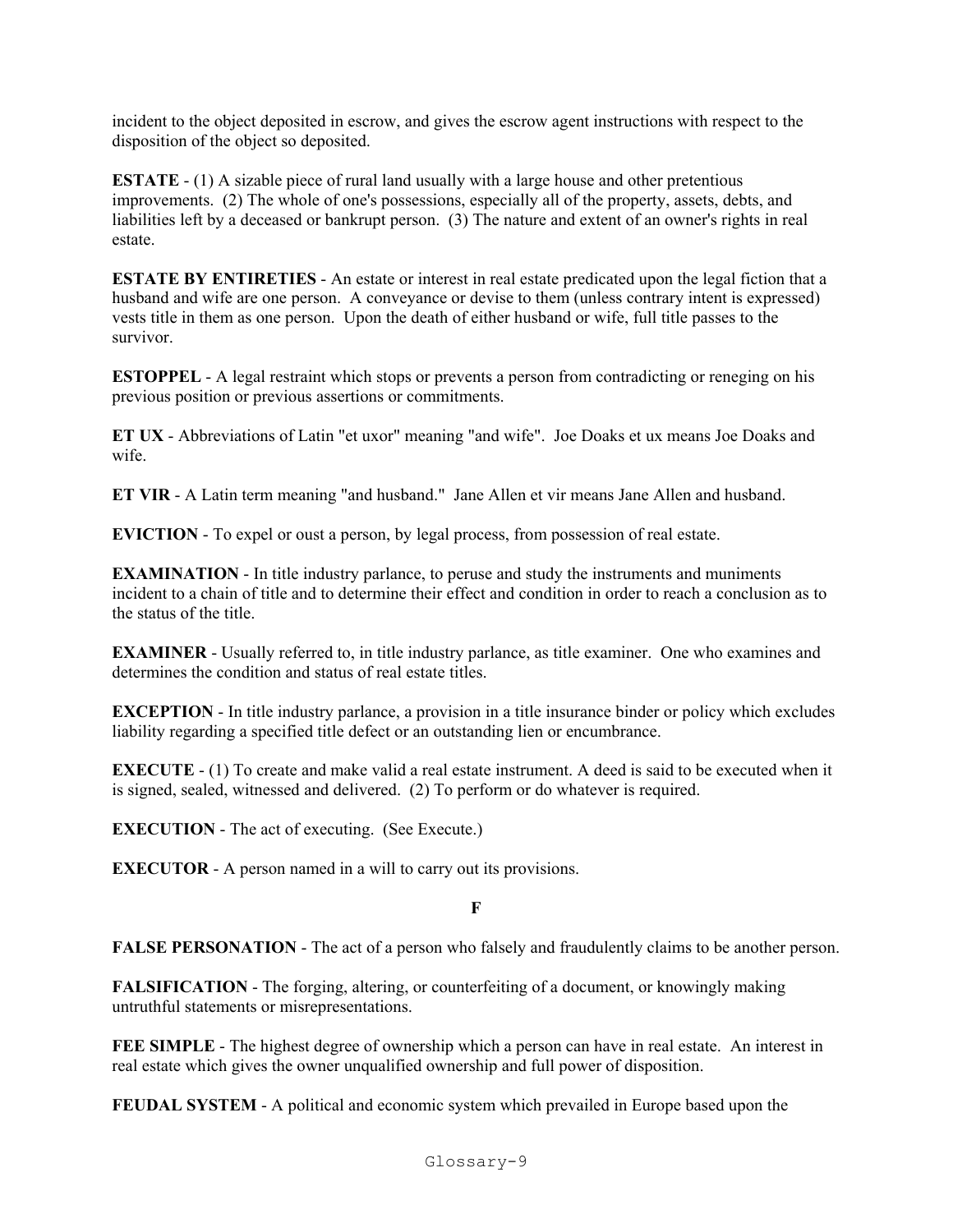relation of overlord to vassal. The feudal lord held paramount title to the land. The interest in land acquired by vassals was impermanent, and title always reverted to the lord upon the vassal's death. **FIDUCIARY** - A person who bears a special relationship of trust, confidence, and responsibility to others, such as a trustee or agent.

**FILING** - In title industry parlance, this term relates to the delivery of real estate instruments to a recorder for recordings.

**FIRST MORTGAGE** - A mortgage having priority as a lien over any other mortgage or lien on the same property.

**FIXTURE** - Personal property which is permanently attached to real estate such as plumbing fixtures. So long as a fixture is permanently attached, it is usually regarded as part of the real estate.

**FORECLOSURE** - A legal proceeding for the collection of real estate mortgages and other types of liens on real estate, which results in cutting off the right to redeem the mortgaged property and usually involves a judicial sale of the property to pay the mortgage debt.

**FORESHORE** - Land between the low water mark and high water mark, covered and uncovered by the ebb and flow of the tide.

**FORFEIT** - (1) Money or a right which a person loses upon failure to perform an agreement, obligation, or duty. (2) The act of losing money or a right as described.

**FORGED** - Fraudulently executed, counterfeited.

**FORGERY** - The fraudulent signing of another's name to an instrument such as a deed or mortgage or check.

**FRAUD** - A deception deliberately practiced in order to obtain an unfair or unlawful gain.

**FRAUDULENT** - Obtained, performed, or characterized by deceit or fraud.

**FREEHOLD** - A life estate or a fee simple estate.

**FRONT FOOT** - A unit of measurement, one foot in length, along the front boundary line of a piece of property which measurement, when assigned a dollar value, is a factor in determining the total value or sale price of the tract.

**G**

**GENERAL WARRANTY** - A warranty provision in a deed or mortgage or other real estate instrument containing all of the common law items of warranty. Also known as a full warranty.

**GORE** - A sliver of land usually of triangular shape between two tracts, resulting from failure of land descriptions to adjoin.

**GRANT** - A transfer of real estate, between individuals, by deed. A transfer of real estate from a sovereign by patent or royal decree.

**GRANTEE** - One to whom a grant is made.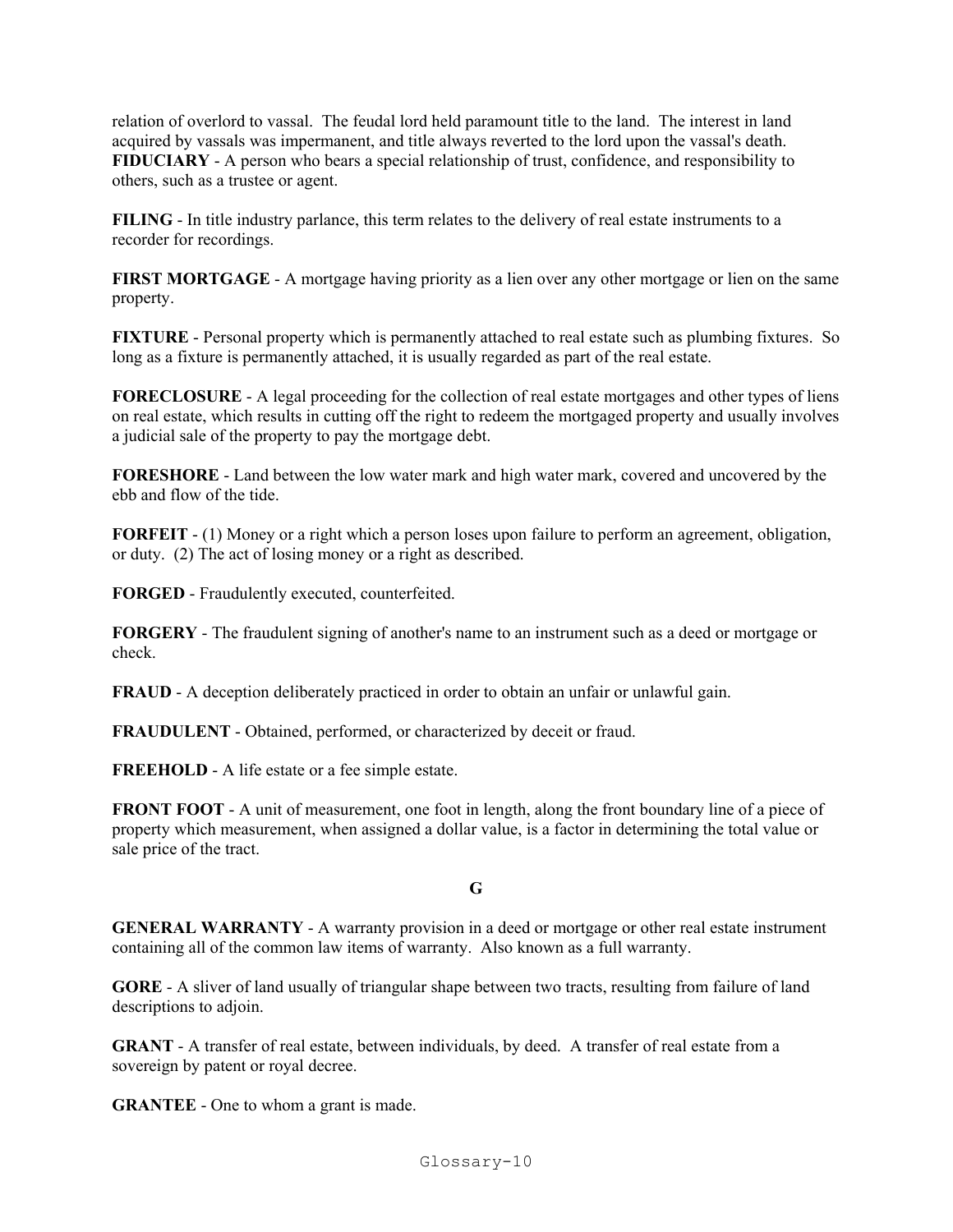**GRANTOR** - One who makes a grant.

**GUARANTY** - An agreement in which a guarantee or assurance of a state of facts or the performance of an objective or obligation is given.

**GUARDIAN** - A person who is legally responsible for the care and management of the person or property of one who is legally incompetent to manage his own affairs.

#### **H**

**HABENDUM CLAUSE** - That provision in deeds which begins with the words "to have and to hold" and which, in effect, defines the quality of the estate or interest which is being conveyed to the grantee.

**HAZARD** - A danger, peril or risk. Incident to title insurance, it relates to the risk assumed under a title insurance policy.

**HEIR** - A person who inherits or who is entitled to inherit real estate by provisions of law or under the provisions of a will.

**HEREDITAMENTS** - Any and all kinds of estates, interest, and rights in real estate which can be inherited.

**HIATUS** - In title industry parlance, a separation, gap or unaccounted for area. Usually a strip of land between two tracts where the two tracts do not adjoin because of faulty descriptions. (See "gore").

**HOMESTEAD** - (1) Property designated by the head of a family as his home, which is protected by law from forced sale to pay his debts. (2) Land claimed by a settler under the National Homestead Act. (3) Under some state laws, the real estate upon which one's home is situated.

**I**

**IMPROVEMENT LIENS** - Liens imposed by municipalities on real estate which has been directly benefited by municipal improvements such as the construction of streets, sidewalks and sewer lines. Such liens secure payment of the proportionate costs of such improvements.

**INCHOATE** - Immature; not fully developed; an early stage; incomplete; only partially existing. An inchoate right of dower held by a wife matures and becomes exercisable only upon the death of her husband.

**INCORPOREAL** - Having no material substance or form, but existing in the eyes of the law.

**INDEMNITY** - Insurance against possible loss or damage. A title insurance policy is a contract of indemnity.

**INDENTURE** - A deed or other real estate contract executed between two or more parties.

**INDEX** - (1) An alphabetical listing in the public records of the names of parties to recorded real estate instruments together with the book and page number of the record. (2) The listing in abstract and title plants of recorded real estate instruments in groups according to land descriptions, known as a geographic index. (3) The alphabetical listing in abstract and title plants, by names of the parties, of all recorded instruments which affect but do not describe particular real estate, such as judgments, powers of attorney,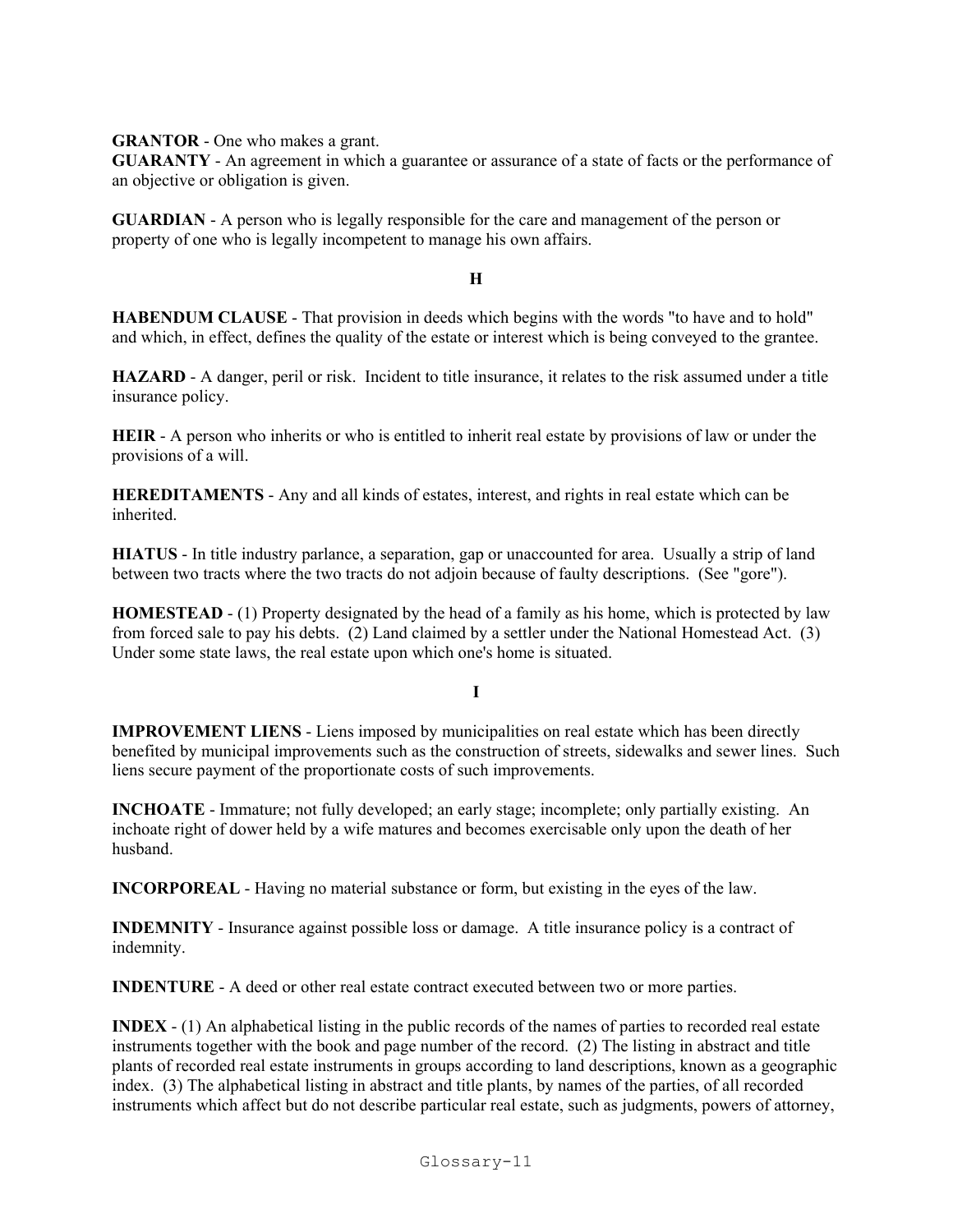wills and probate proceedings. Such indexes are known by various names such as General Index, Judgment Index, and Name Index.

**INGRESS** - The right or permission to enter; also the means or place of entry such as a right-of-way across adjoining land.

**IN GROSS** - A type of offbeat easement which is not attached to a dominant estate and is in the nature of a personal right rather than an interest in real estate. It is not assignable or inheritable.

**INSTALLMENT CONTRACT** - A real estate purchase agreement providing for the payment of the purchase price in several successive payments such as monthly payments.

**INSTRUMENT** - Any written document by which something is done regarding rights or interests in real estate.

**INSURER** - One that insures, sometimes called an underwriter, such as a title insurance company.

**INTERESTS** - Estates, rights, or legal claims in and to real estate.

**INTESTATE** - Dying without leaving a legal will.

**J**

**JOINT TAKE-OFF** - When a group of title companies shares the cost of one take-off made for the use and benefit of each member of the group, it is called a joint take-off.

**JOINT TENANTS** - Two or more persons who hold title to real estate jointly, with equal rights to share in its enjoyment during their respective lives with the provision that upon the death of a joint tenant, his share in the property passes to the surviving tenants, and so on, until the full title is vested in the last survivor. A joint tenant cannot legally sell or encumber his interest without the consent or joinder of all of the other joint tenants.

**JUDGMENT** - A conclusion or determination by a court of law usually awarding the payment of money or relief of some kind to one of the parties to a lawsuit.

**JUDICIAL** - Of or pertaining to courts of law or the administration of justice.

**JUNIOR MORTGAGE** - A mortgage lower in lien priority than a first mortgage.

**JURISDICTION** - (1) the right and power of courts to interpret and apply the law. (2) The legal power of control over persons and property. (3) A geographical area in which a court has power and authority to act.

**JURISPRUDENCE** - A system of laws. The science or philosophy of the law.

#### **K**

**KAPUT** - Destroyed, incapacitated, useless, terminated.

**L**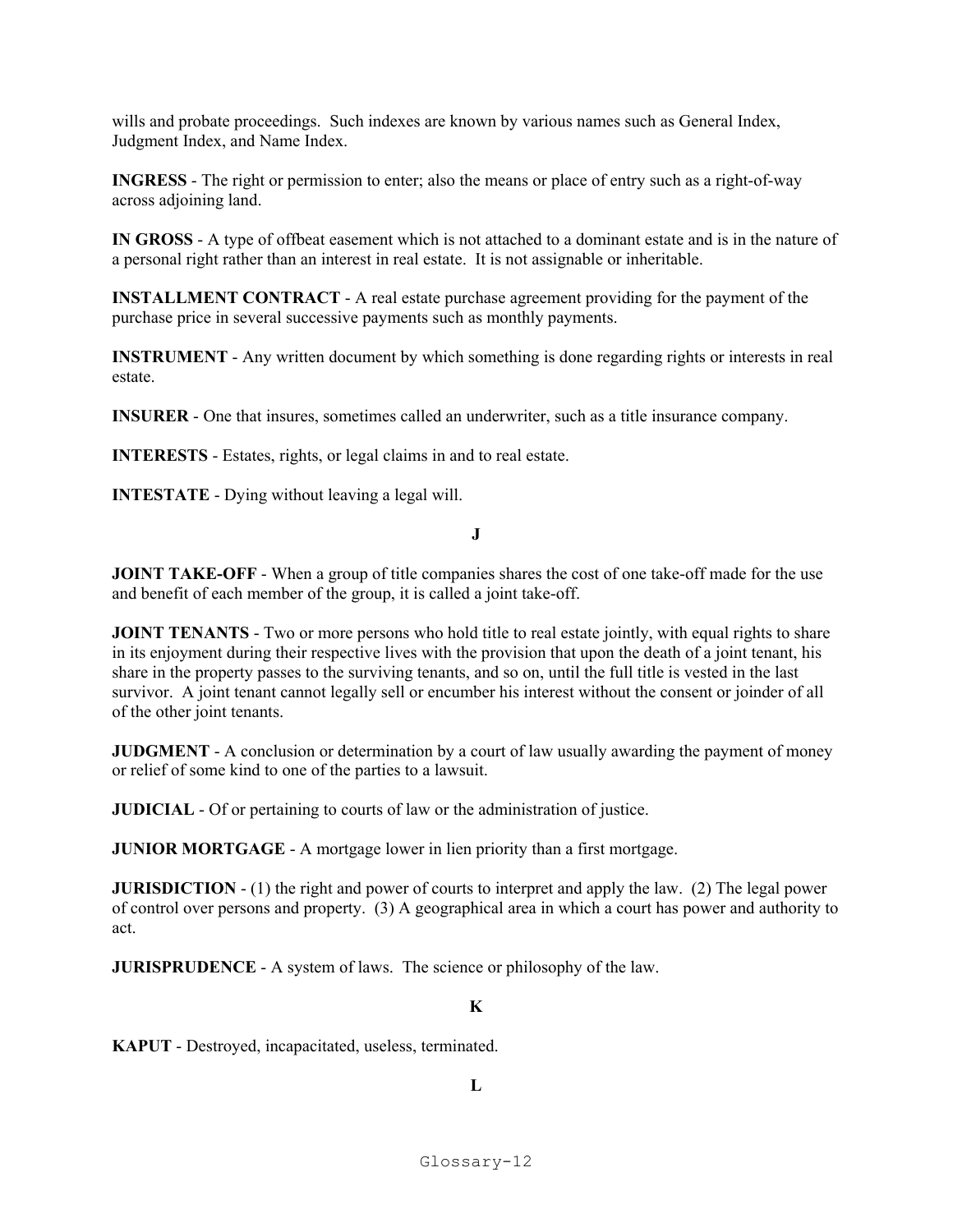**LACHES** - Material delay or negligence in the timely assertion of one's rights. Laches is a legal principle under which one is barred from asserting or claiming a right.

LAND - The solid ground of the earth as distinguished from the sea.

**LAND CONTRACT** - A contract between buyer and seller for the purchase and sale of land, the purchase price usually being payable in installments over a considerable period.

**LANDLORD** - (1) A person from whom a tenant leases land or buildings. (2) One who runs a rooming house or inn.

**LATENT** - Existing, but lying hidden or concealed.

**LEASE** - An agreement granting the use or occupancy of land during a specified period in exchange for rent.

**LEASEHOLD** - (1) Property held by lease. (2) The estate or interest in real estate created by a lease.

**LEGAL** - (1) Relating to or concerned with the law. (2) The conformity with or permitted by law.

**LESSEE** - A tenant holding a lease.

**LESSOR** - One who gives a lease to a lessee.

**LIABILITY** - A legal obligation or responsibility for the payment of a loss or damages or a debt.

**LICENSE** - In title industry parlance, permission to go upon or use the land of another, the permission being a personal privilege and not constituting an interest in the land.

**LIEN** - The liability of real estate as security for payment of a debt. Such liability may be created by contract, such as a mortgage, or by operation of law, such as a mechanics lien.

**LIFE ESTATE** - An estate of ownership in real estate which exists only during the term of a certain person's life.

**LINEAL** - (1) Being in the direct line of descent and inheritance from an ancestor. (2) A direct line as related to a measurement.

**LIS PENDENS** - A pending lawsuit. A lis pendens notice is legal notice to the world that a lawsuit is pending.

**LISTING** - (1) Placing real estate with a broker for sale or lease. (2) A conditional agreement to pay a commission to the broker if and when he finds a qualified buyer or tenant.

**LITIGATION** - Legal proceedings, a lawsuit in which a dispute is submitted to a court for determination.

**LOSS** - (1) In title industry parlance, damage suffered by a person resulting from defects in or liens upon his title to real estate. (2) Money paid by a title insurance company in settlement of policy claims.

 **M**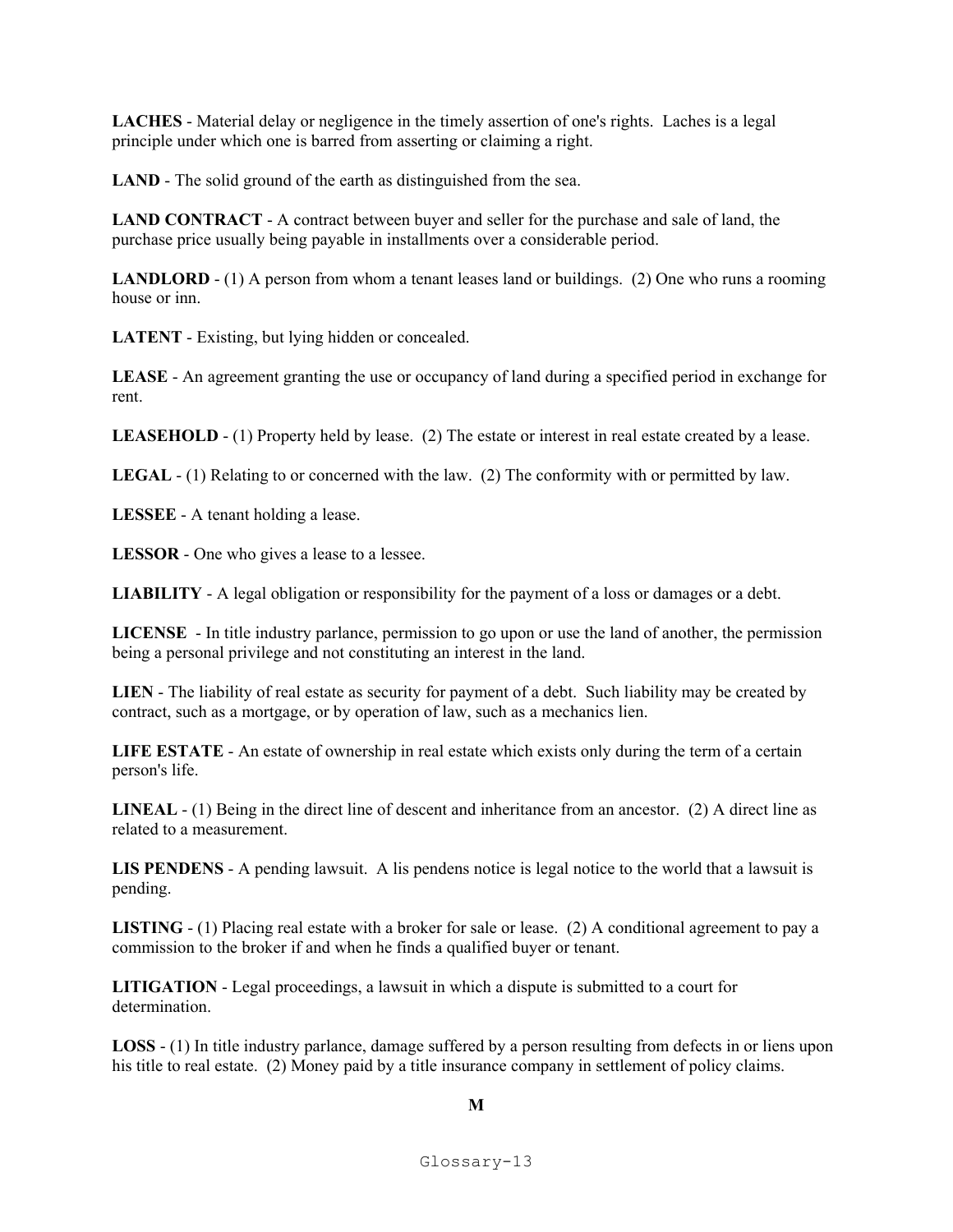**MARKETABLE TITLE** - A title which a court of equity considers to be so free of material defects and liens that it will force the title's acceptance by questioning purchaser. Also known as a merchantable title.

**MARKET VALUE** - An average between the highest price which a buyer, willing but not compelled to buy, would pay and the lowest price a seller, willing, but not compelled to sell, would accept.

**MECHANIC'S LIEN** - A lien on real estate, created by operation of law, which secures the payment of debts due to persons who perform labor or services or furnish materials incident to the construction of buildings and improvements on the real estate.

**MEETING OF MINDS** - The state that exists when all parties to a contract agree to the exact terms thereof.

**METES AND BOUNDS** - A land description in which boundaries are described by courses, directions, distances, and monuments.

**MORTGAGE** - (From the Latin Terms "mors" and "mort" meaning death or dead.) A temporary conditional pledge of property to a creditor as security for the payment of a debt which may be killed or cancelled by payment.

**MORTGAGE BOOK** - A book in the public records in which mortgages are recorded.

**MORTGAGEE** - The holder of a mortgage. The party to whom a mortgage is made.

**MORTGAGEE POLICY** - (Sometimes called a mortgage policy.) A policy of title insurance insuring the holder of a mortgage against loss occasioned by the impairment or invalidity of the lien of such mortgage or because of defects in, superior liens upon, or unmarketability of the title.

**MORTGAGOR** - A person who mortgages property. A person who executes a mortgage.

**MULTIPLE LISTING** - The pooling, in a central bureau, of listings of properties for sale, which listings are held individually by members of a group of real estate brokers, with the agreement that any member of the group may sell the properties and in case of a sale, the commission will be divided among the broker making the sale, the broker who filed the listing, and the bureau.

**N**

**NEGLIGENCE** - The omission of or failure to use reasonable precaution, care, or action.

**NEGOTIABLE** - Capable of being legally transferred by endorsement from one person to another, such endorsement carrying with it, without written provisions, implications of certain contractual obligations.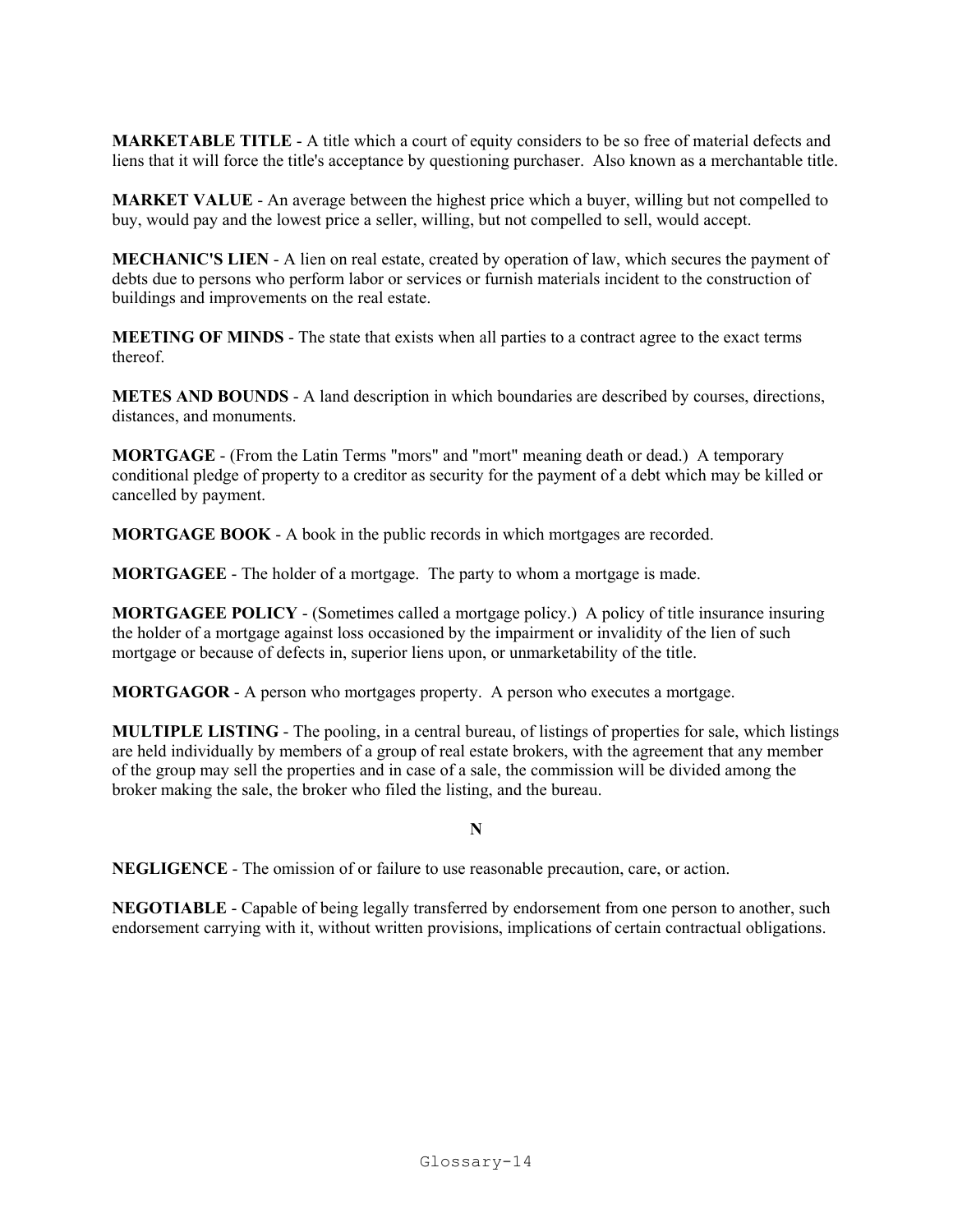**NET LISTING** - The listing, with a broker, of real estate for sale for a specified price, net to the seller, exclusive of commission and closing costs.

**NOTE** - See Promissory Note.

**O**

**OFFICIAL RECORD BOOK** - One of a set of books in the public records in which is recorded all papers filed for record. Such books supplant deed books and mortgage books.

**OPINION** - In title industry parlance, referred to as title opinion. The conclusion and judgement of a skilled person as to the status of a title, based upon a title examination.

**OWNER'S POLICY** - A policy of title insurance usually insuring an owner of real estate against loss occasioned by defects in, liens against, or unmarketability of the owner's title.

**P**

**PAROL** - Orally, by word of mouth. For example, if a landowner gives another verbal permission to gather firewood from such land, or permission to hunt game thereon, such verbal permission would be called a parol license. Also, a witness who testifies by word of mouth in court is said to give parol testimony as contrasted to written evidence which may be introduced in the case, such as original deeds, wills, correspondence, or other documents.

**PAROL GIFT** - A gift made orally, by word of mouth as contrasted to one made in writing.

**PARTITION** - In title industry parlance, a lawsuit between joint owners of real estate in which the court either divides the property between them or orders the property sold and divides the proceeds between them.

**PARTY WALL** - A wall built along the boundary line of adjoining properties and shared by the respective property owners or tenants.

**PERCENTAGE LEASE** - A lease of property in which the rental is based upon the volume of sales made by the lessee on the leased property.

**PERIMETER** - (1) The boundary lines enclosing a tract of land. (2) The length of the boundary lines enclosing a tract of land.

**PERSONAL PROPERTY** - Temporary or movable property as distinguished from real estate.

**PERSONALTY** - Personal property.

**PLAT BOOK** - One in a set of books in the public records in which maps, plats, and copies of surveys are recorded.

**POLICE POWER** - The inherent authority of a government to impose restrictions upon private property or private rights for the sake of public welfare, order, and security.

**POLICY** - See Owner's Policy and Mortgagee Policy.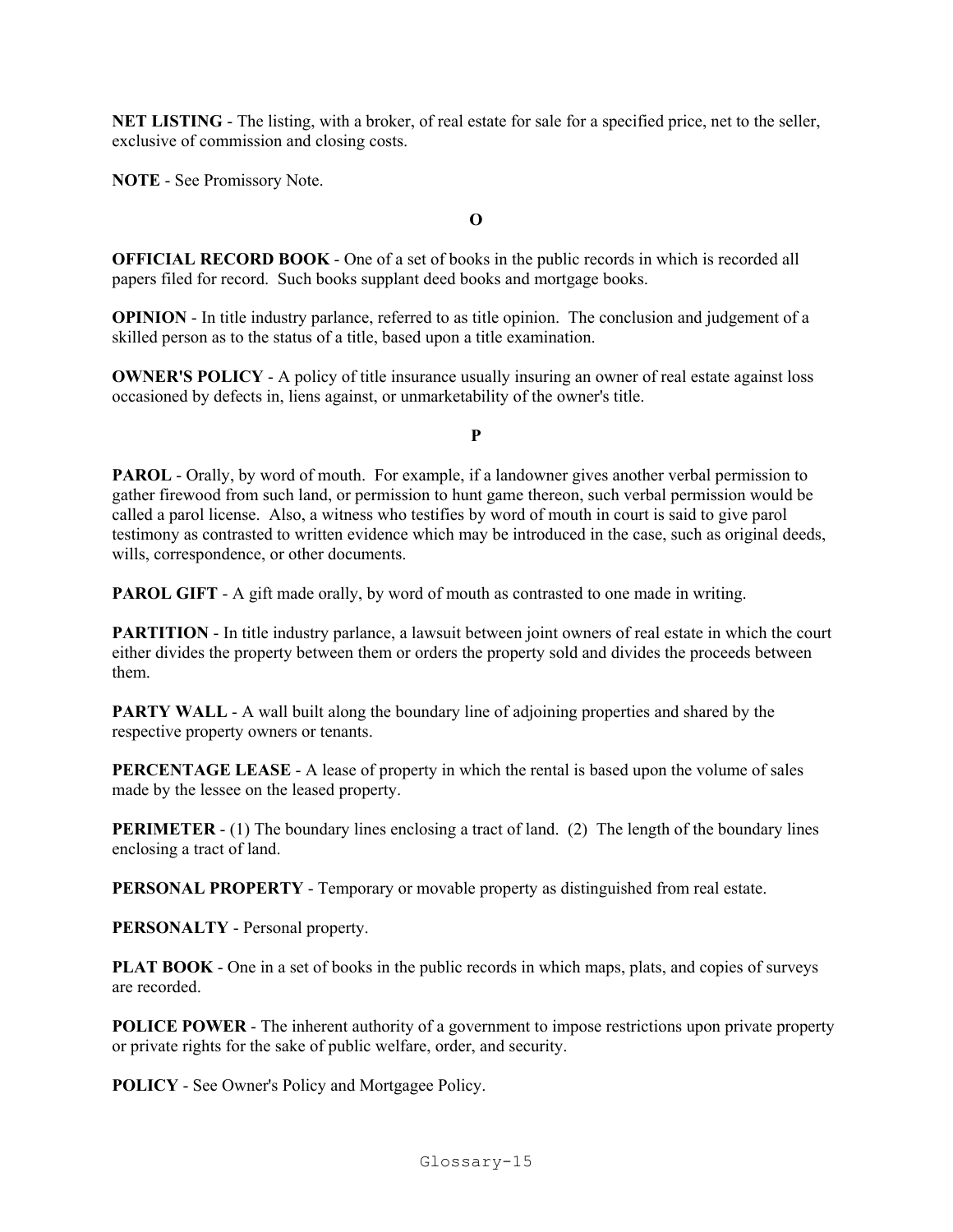**POWER OF ATTORNEY** - A legal instrument authorizing one to act as another's agent or attorney.

### **PRELIMINARY CERTIFICATE** - See Binder.

**PREMIUM** - (1) The amount payable for an insurance policy. (2) A sum of money or bonus paid in addition to the regular price.

**PRESCRIPTION** - In the broad sense of modern times, the gaining of some right or interest in real estate through long and continuous adverse use, usually for a period prescribed by statute, such as the acquisition of an easement by the unlicensed and adverse use of a path, roadway, or utility lines across another property.

**PRINCIPAL** - (1) A sum of money owed as a debt upon which interest is payable. (2) A person who empowers another to act as his representative or agent. (3) The person having prime responsibility for an obligation as distinguished from one who acts as a surety or endorser.

**PROBATE** - A legal procedure in which the validity and probity of a document, such as a will, is proven.

**PROMISSORY NOTE** - A written promise to pay or repay a specified sum of money at a stated time, or on demand, to a named person. In addition to the payment of principal, a promissory note usually provides for the payment of interest.

**PROPERTY** - (1) Something tangible or intangible capable of being owned and controlled. (2) Lands or chattels in which a person owns some right, title, or interest to the exclusion of all others.

**PUBLIC RECORDS** - The transcriptions in a recorder's office of instruments which have been recorded, including the indexes pertaining to them.

**PUBLIC TRUSTEE** - A public official to whom title to real estate may be conveyed by trust deed to be held by him as security for repayment of a loan. Usually found in areas where trust deeds are used as security instruments in lieu of mortgages.

**PURCHASE MONEY MORTGAGE** - A mortgage given by a purchaser to a seller on the subject property to secure payment of a part of the purchase price.

## **Q**

**QUASI** - To some degree, almost, partially, somewhat. Also resembling but not quite being the thing in question.

**QUIET ENJOYMENT** - (1) One of the common law warranties. (2) Assurance that one's title, possession, or use of real estate will not be disturbed or disrupted by a legitimate cause or adverse right.

**QUIET TITLE SUIT** - A lawsuit brought by an owner of real estate for the purpose of cancelling, wiping out, and putting a quietus upon supposedly immaterial, inconsequential, and unenforceable claims and interests which cloud his title.

**QUIETUS** - Final disposition, settlement, or elimination of a claim or debt.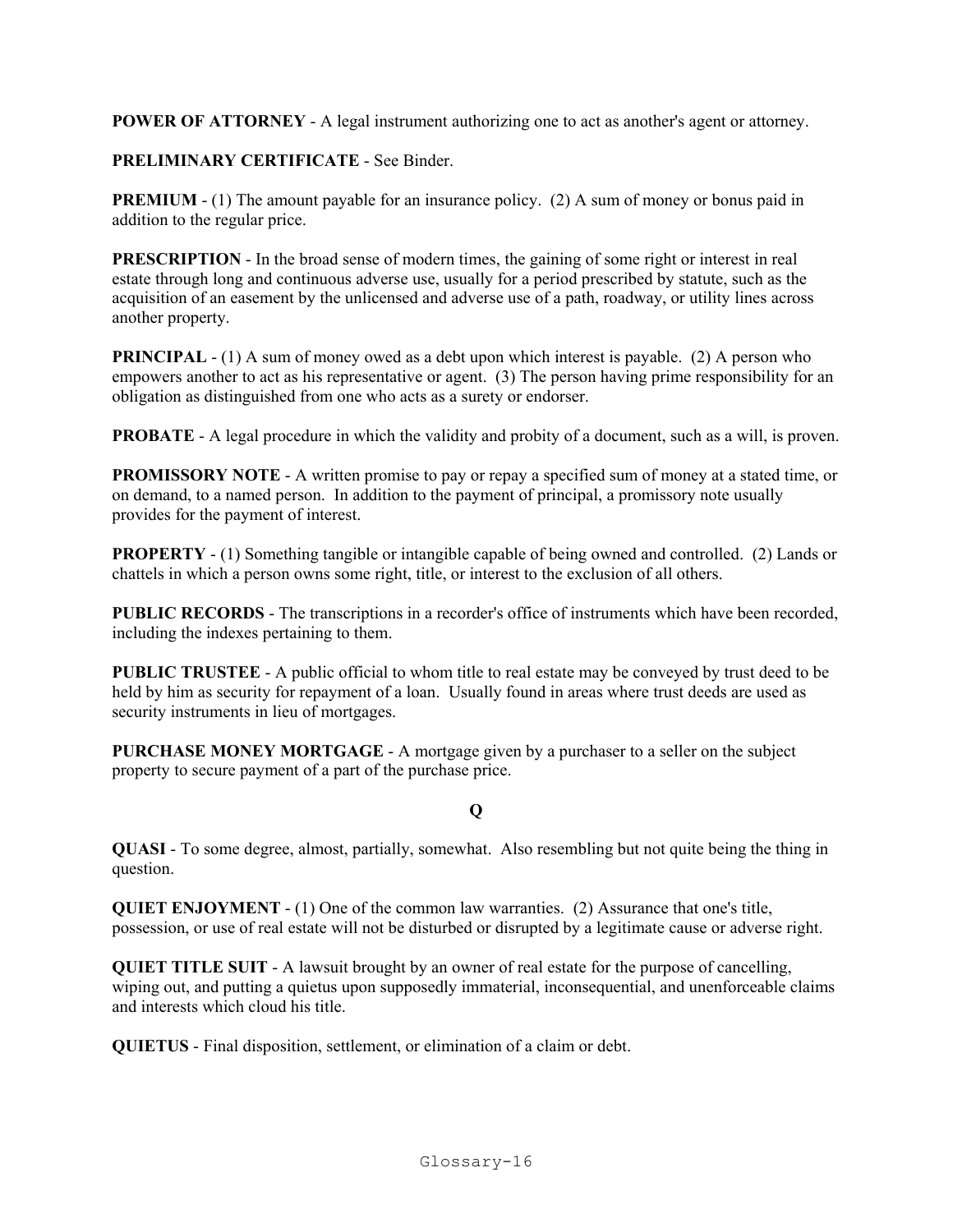**QUIT CLAIM DEED** - A deed which does not imply that the grantor holds title, but which surrenders and gives to the grantee any possible interest or rights which the grantor may have in the property.

#### **R**

**RATE** - This term, when used in the title industry, usually refers to the rate for title insurance. In this sense it means the cost per dollar unit of title insurance. For example, the rate for a ten thousand dollar title insurance policy is (so many) dollars. A rate schedule is the respective costs of dollar units of title insurance listed on an ascending scale.

**REAL ESTATE** - Land, including all inherent natural attributes and any man-made improvements of a permanent nature placed thereon.

**REAL PROPERTY** - See Real Estate.

**REALTOR** - A copyrighted trade name which can be legally used only by those persons belonging to the National Association of Real Estate Boards.

**REALTY** - Another name for real estate.

**RECORDING** - The act of a recorder of receiving and transcribing, in a book or on film of the public records, instruments affecting the title to real estate.

**RECORDS** - See Public Records.

**RECORD TITLE** - The aspects of a title which appear in the public records as distinguished from unrecorded title aspects and interests.

**REDEMPTION** - See Equity or Redemption.

**REINSURANCE** - Insurance insuring an insurer. When an insurance company has issued a policy and does not want to be fully exposed to loss for the full amount of the policy, such company may purchase a reinsurance policy from another insurance company to insure that first company against a part or all of the loss which the first company may have to pay under its policy.

**RELEASE** - (1) To relieve from debt or security or abandon a right, such as the release of a mortgage lien from a part or all of the land mortgaged. (2) The instrument affecting a release.

**RELEASE OF DOWER** - (1) The deed or other instrument by which a wife releases her inchoate dower rights in land. (2) The act of releasing dower.

**RELEASE OF LIEN** - (1) The instrument by which a lien is released from the real estate which it encumbers. (2) The act of releasing a lien.

**REMAINDER** - An estate or interest in land which comes into being upon the termination of an existing estate or interest. When a grantor conveys a life estate to "A" with remainder to "B", it means that "A" has a part of the absolute title and "B" has the remainder. Also, that "A" will own the property during his natural life, but at his death, instead of the property going to "A's" heirs or devisees, it goes to "B".

**RESTRICTIONS** - Often called restrictive covenants. Provisions in a deed or other instrument whereby an owner of land prohibits or restricts certain use, occupation, and improvement of the land.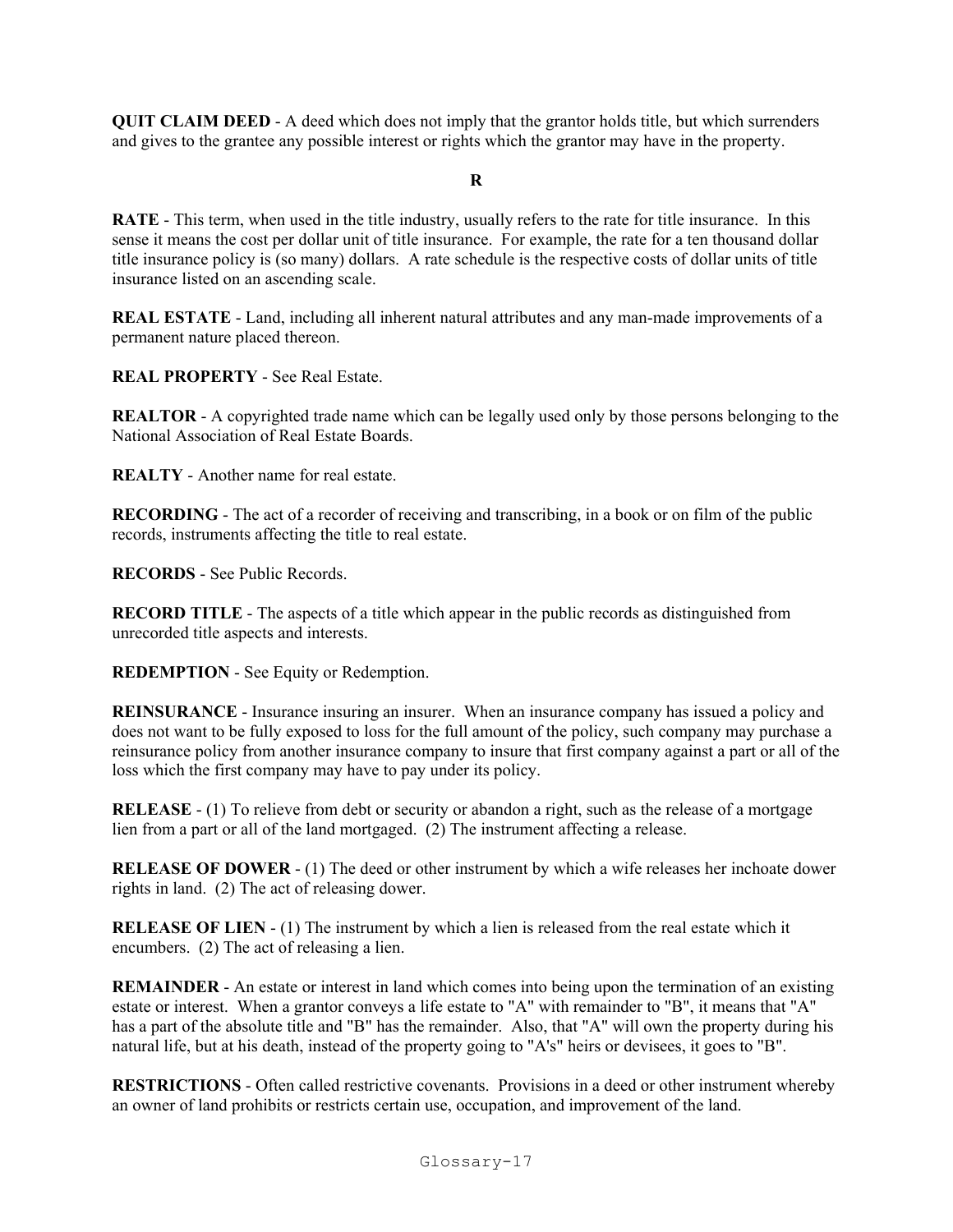## **RESTRICTIVE COVENANTS** - (See Restrictions.)

**REVERSION** - (1) The return of an estate or interest to a grantor or lessor after the grant or lease has expired. (2) The interest retained by a fee simple owner of real estate after granting a terminable estate or interest in such property to another. For example, when a fee simple owner gives a lease to a tenant, the interest which the owner has left is known as the reversion. (3) A provision accompanying restrictive covenants in a deed, which provision stipulates that in the event the restrictions are violated, title to the property shall revert to the grantor.

### **REVERTER CLAUSE** - (See Reversion (3).)

**RIGHT** - A power, privilege, prerogative, estate, or interest incident to real estate.

**RIGHT OF WAY** - (1) The right to pass over property owned by another, usually based upon an easement. (2) A path or thoroughfare over which passage is made. (3) A strip of land over which facilities such as highways, railroads, or power lines are built.

**RIPARIAN OWNER** - One who owns the upland bordering on a stream or other body of water.

**RIPARIAN RIGHTS** - The many rights of a person in, to, and over the banks, bed, shallows, shore, and water of a stream or body of water upon which his land borders.

**RISK** - Exposure to loss. A title insurance company assumes the risk incident to a possible title loss when it insures the owner of the title.

**S**

**SALE AGREEMENT** - A contract entered into between a buyer and seller, setting forth the terms, provisions, and conditions of a sale of real estate.

**SALES CONTRACT** - (See Sale Agreement.)

**SATISFACTION** - (1) The payment of a debt or fulfillment of an obligation. (2) An instrument executed by the holder of a lien, debt or obligation which acknowledges payment or fulfillment. For example, a satisfaction of a mortgage sometimes is referred to as a satisfaction piece.

**SEARCH** - In title industry parlance, a careful exploration and perusal of the public records in an effort to find all recorded instruments relating to a particular chain of title.

**SECOND MORTGAGE** - A mortgage ranking in priority immediately below a first mortgage. See Junior Mortgage.

**SECURITY** - Assurance against the default or non-payment of a debt or obligation which makes the enforcement of a promise or an obligation more certain than the personal commitment of the debtor or obligator. Usually the pledge of property.

**SEISIN** - (Also spelled Seizin) An Old English term meaning legal possession or the right to legal possession of real estate under a freehold title.

**SERVIENT ESTATE** - Incident to an easement, the property upon or across which an easement exists. (See Dominant Estate.)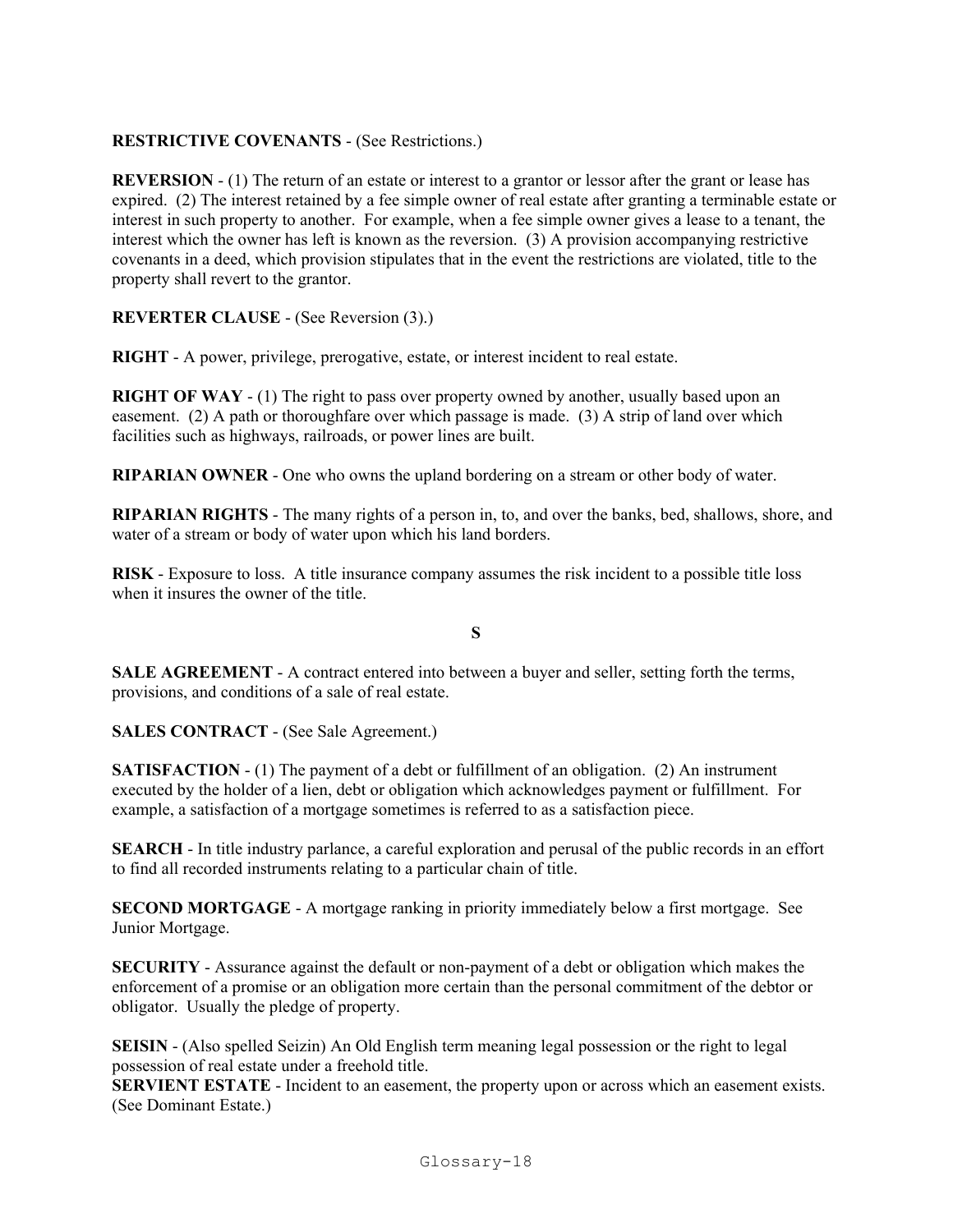**SERVITUDE** - A right or interest in a piece of real estate, which right or interest serves or benefits another unrelated property. For example, an easement across one piece of property which serves another piece of property is said to constitute a servitude regarding the property upon which it is located.

**SET ASIDE** - To declare invalid or void; to annul. For example, a court may set aside an erroneous judgment or decree.

**SETBACK LINE** - (See Building Line.)

**SETTLEMENT** - (See Closing.)

**SKY LEASE** - A lease of air space above a piece of land. The ownership of land extends down to the center of the earth and up to the sky. Space above the land can, therefore, be leased or sold. Cantilever or bridge type buildings which do not depend on the lessor's land for support may be built in such air space.

**SOVEREIGNTY** - Supreme political power or authority.

**SPECIAL ASSESSMENT** - (See Improvement Liens.)

**SPECIAL WARRANTY DEED** - A deed which warrants the title only with respect to acts of the grantor and the interests of anyone claiming by, through, or under him.

**SPECIFIC PERFORMANCE** - A lawsuit in which the court compels one of the parties to perform or carry out the provisions of a contract into which he has entered.

**SPECULATIVE BUILDER** - One who constructs buildings for sale without having firm purchase commitments. Speculative building is quite common in residential housing developments and in condominiums.

**SQUATTER** - One who settles upon unoccupied land without legal claim or authority. (See Adverse Possession.)

**STARTER** - (See Back Title Letter.)

**STATUTE OF LIMITATIONS** - A statute setting a time limit on the enforcement of a right or on the collection of a debt in certain cases.

**SUBDIVISION** - An area of land laid out and divided into lots, blocks, and building sites, and in which public facilities are laid out, such as streets, alleys, parks, and easements for public utilities.

**SUBJACENT** - A term applied to land or property lying contiguous to, but at a lower level than, another piece of property.

**SUBLET** - To rent property which one holds by lease, to another.

**SUBORDINATION** - Giving a lien or interest an inferior status. For example, an existing mortgage may be subordinated to the lien of a new construction loan mortgage in which case the construction loan mortgage becomes a prior lien.

**SUBROGATION** - The legal doctrine under which the law substitutes one creditor or claimant for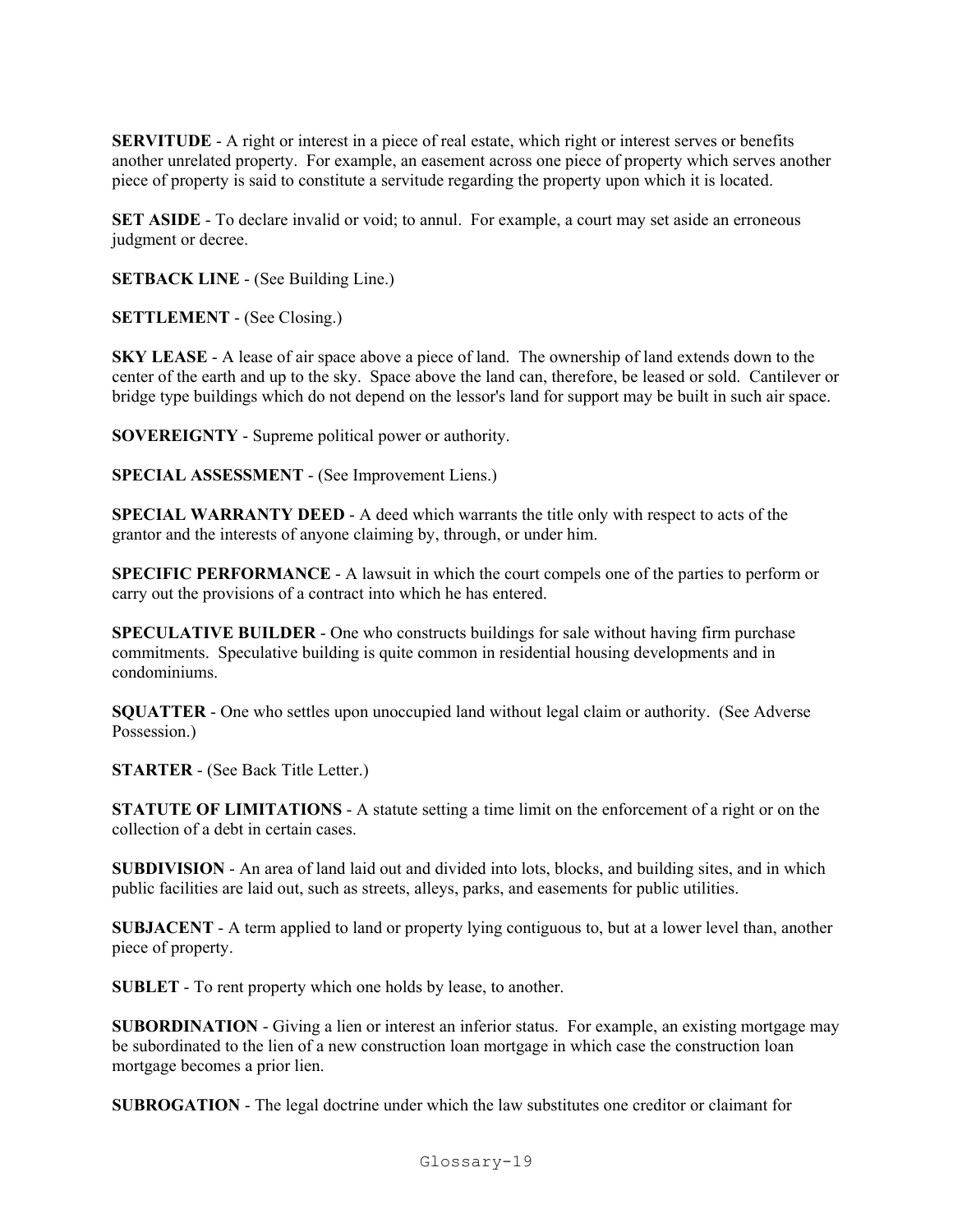another. When a title insurance company pays a claim under a title insurance policy, it is entitled to step into the shoes of the insured with respect to any rights the insured may have against parties who warranted the title to him.

**SUIT** - Usually meaning a lawsuit.

**SUIT TO QUIET TITLE** - (See Quiet Title Suit.)

**SURETY** - (1) A person who agrees to be responsible for a debt or obligation of another. (2) The pledge or agreement by which one undertakes responsibility for the debt or obligation of another.

**SURVEY** - (1) To determine the location, boundaries, area, or the elevations of land and structures upon the earth's surface by means of courses in relation to the North Star, and the measuring of angles and distances by using the techniques of geometry and trigonometry. (2) The map or plat drawn by a surveyor which represents the property surveyed and shows the results of a survey.

**T**

**TACKING ON** - Beginning a subsequent title examination, in point of time, at the end of a previous title examination. (See Back Title Letter.)

**TAKE-OFF** - An abbreviated copy of the principal features of recorded instruments, required for the purposes of indexation in an abstract plant or for purposes of making abstracts or examining titles.

**TAKE-OUT** - A written commitment or agreement given by a permanent mortgage lender to a temporary mortgage lender under which the permanent lender agrees to purchase mortgages made by the temporary lender.

**TAX LIEN** - The lien which is imposed upon real estate by operation of law which secures the payment of real estate taxes.

**TENANT** - (1) Usually one who holds possession of real estate under a lease. (2) In a broader sense, one who holds or possesses lands and tenements by any kind of title.

**TENANTS IN COMMON** - Two or more persons in whom title to a single piece of real estate is vested in such a manner that they have a common or equal right to possession and enjoyment of the property, but each holds a separate individual interest or estate in the property. Each owner may sell or encumber his respective interest or dispose of it by will, and if he dies without leaving a will, his heirs inherit his undivided interest.

**TENANT AT SUFFERANCE** - One who continues to hold possession of real estate after his authorized term of occupancy has expired.

**TENANT AT WILL** - A tenant whose occupancy of real estate is subject to the will of the owner.

**TENEMENT** - (1) A building or complex of buildings containing residential rental units. (2) A rundown, low-rental apartment or flat building or rooming house. (3) Real property held by a person under a right or authority conferred by an owner.

**TESTAMENT** - Commonly used in the phrase "last will and testament" and generally considered synonymous with will. Technically speaking, it is a document providing for the disposition of one's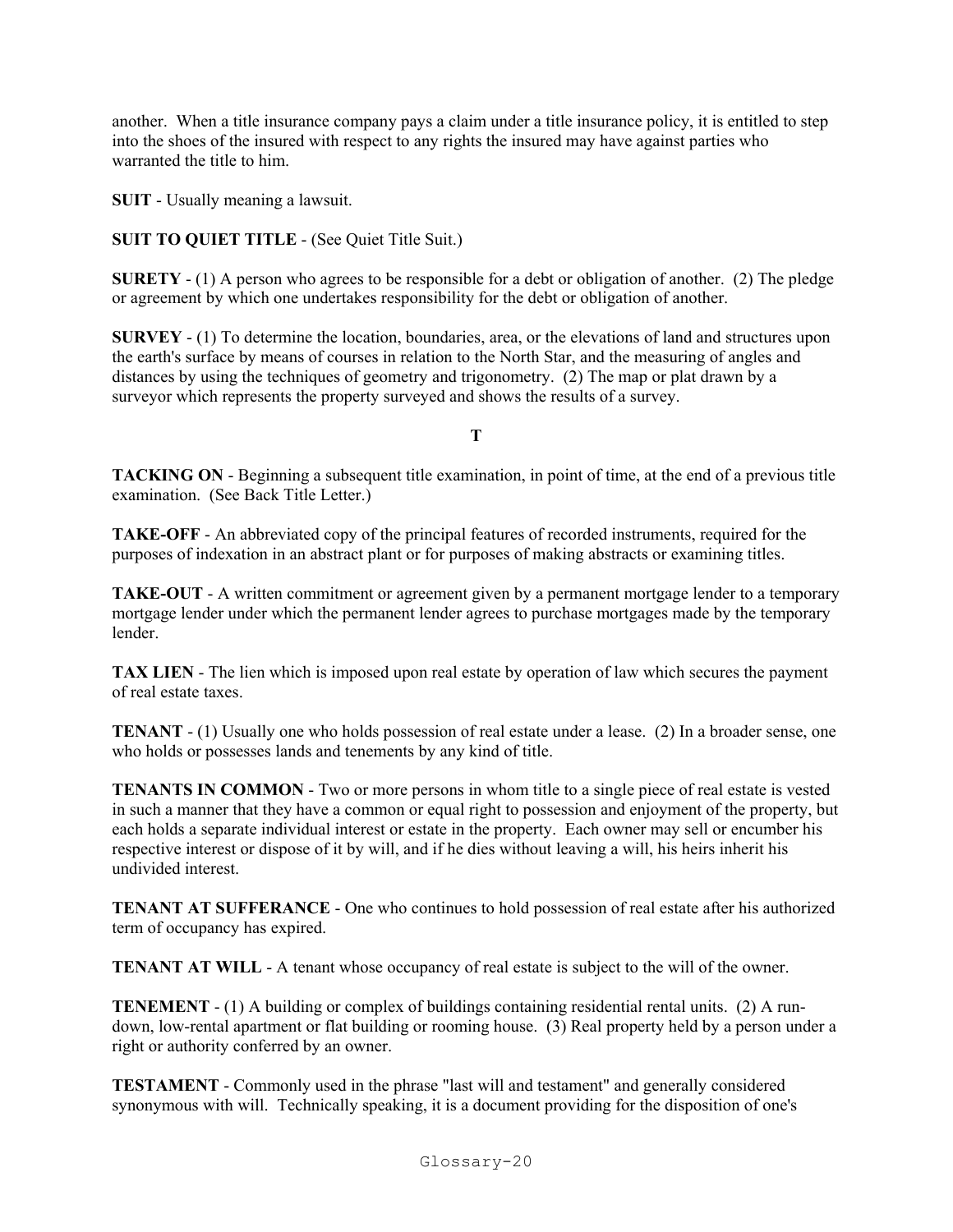personal property upon his death.

**TESTATE** - Having made a legally valid will and leaving it at death.

**THIRD PARTY** - A term usually applied to persons who are not principal parties to a contract or other instrument, but who have some right, interest or duty which such contract or instrument affects. For example, where a sale contract between buyer and seller of real estate provides that the money and documents involved in the transaction will be deposited with a title company pending the closing of the deal, the title company becomes a third party to the transaction.

**TITLE** - (1) A combination of all the elements that constitute the highest legal right to own, possess, use, control, enjoy, and dispose of real estate or an inheritable right or interest therein. (2) The rights of ownership recognized and protected by the law.

**TITLE ASSURANCE** - Assurance of title afforded by abstracts, attorneys' opinions, title insurance, and surveys.

**TITLE COVENANTS** - Covenants ordinarily inserted in conveyances and in transfers of title to real estate for the purpose of giving protection to the purchaser against possible insufficiency of the title received. A group of such covenants known as "common law covenants" includes: (a) covenants against encumbrances; (b) covenant for further assurance (in other words, to do whatever is necessary to rectify title deficiencies); (c) covenant of good right and authority to convey; (d) covenant of quiet enjoyment (see Quiet Enjoyment); (e) covenant of seisin; (f) covenant of warranty. (See Warranty, also see Covenant).

**TITLE DEFECT** - (1) Any possible or patent claim or right outstanding in a chain of title which is adverse to the claim of ownership. (2) Any material irregularity in the execution or effect of an instrument in the chain of title.

**TITLE EXAMINATION** - (See Examination.)

**TITLE EXAMINER** - (See Examiner.)

**TITLE INSURANCE** - Indemnity against loss resulting from defects in or liens upon a title.

**TITLE INSURER** - A company which insures the title to real estate.

**TITLE PLANT** - (1) In many areas, synonymous with Abstract Plant. (See Abstract Plant.) (2) A geographically filed assemblage of title information which is to help in expediting title examinations, such as copies of previous attorneys' opinions, abstracts, tax searches, and copies or take-offs of the public records.

**TITLE SEARCH** - A search and perusal of the public records for recorded instruments which affect the title to a particular piece of land. (See also Abstract and Examination.)

**TITLE SEARCHER** - One who searches titles.

**TITLE UNDERWRITER** - Synonymous with Title Insurer.

**TOMBSTONE TITLE** - A title, the validity of which relies upon information gleaned from one or more tombstones, such as the fact of an owner's death, the name of his surviving wife, the date of his death, and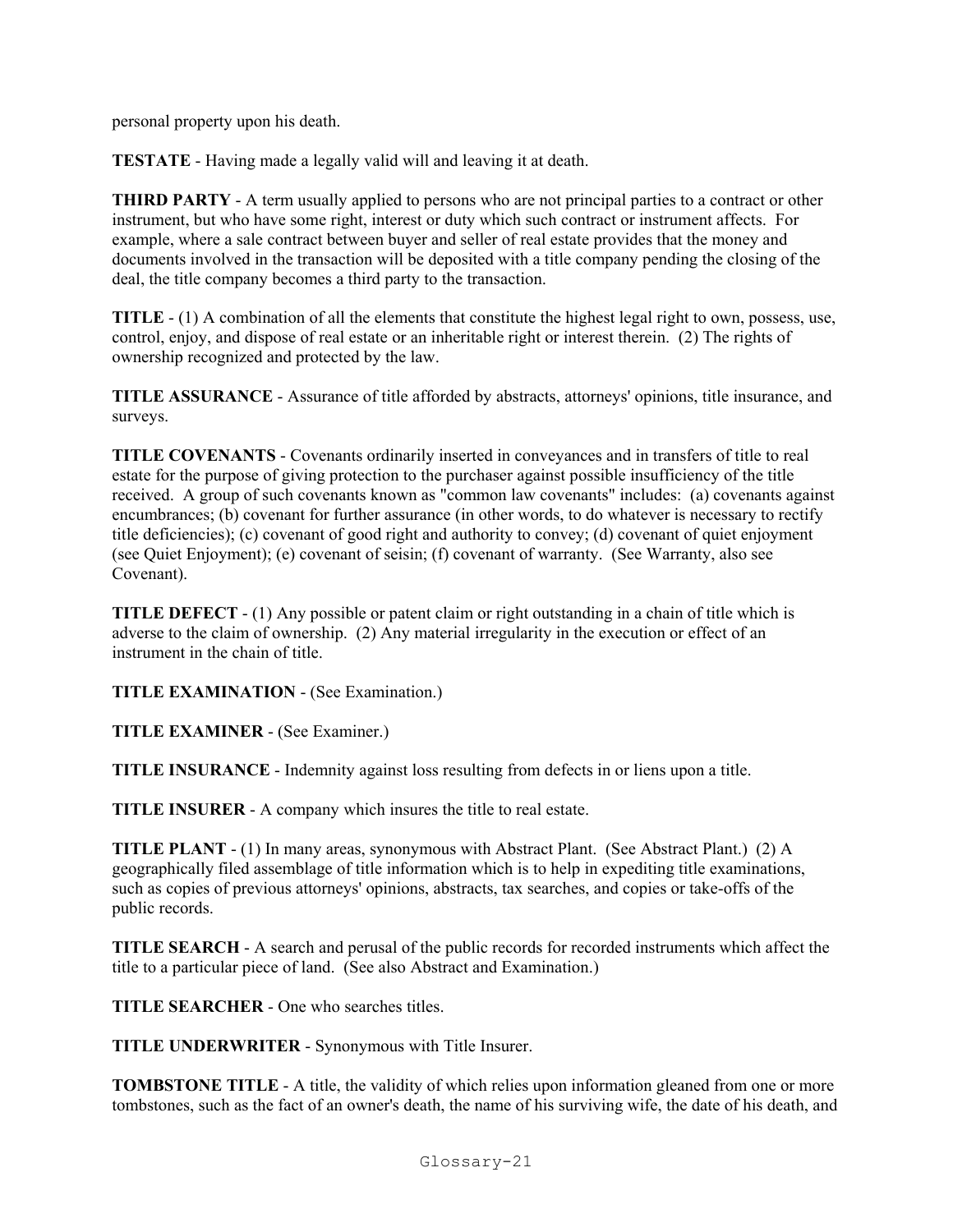sometimes the identity of a deceased owner in cases where a person of the same name claims title.

**TORRENS** - A system wherein public officials by statute promulgate a system of land registration and title certification. The system incorporates a provision for court action to perfect titles if necessary.

**TRUNK TITLE** - (See Dresser Drawer Title.)

**TRUST DEED** - An instrument in the nature of a mortgage which secures the payment of a debt. Distinguished from a mortgage in that the title is transferred to, and held by, a trustee for the benefit of the holder of the debt.

**U**

**UNDERWRITER** - An insurance company which issues insurance policies either to the public or to another insurer.

**USURY** - (1) Any premium, profit, bonus, fee, or charge which is demanded, required, or extracted by a lender in excess of legal interest on money loaned.

**V**

**VENDEE** - The purchaser under a sale contract of real estate.

**VENDOR** - The seller under a sale contract of real estate.

**VOID** - Binding on no-one, kaput, constituting a nullity. Something which is conclusively of no effect, the defect of which is not subject to being waived, revitalized or cured by confirmation or ratification.

**VOIDABLE** - Sufficiently defective to make void, the deficiency, however, being curable by confirmation or ratification.

#### **W**

**WAIVER** - The voluntary and intentional relinquishment of a known right, claim, or privilege.

**WARRANTY** - In a broad sense, it is an agreement or undertaking by a seller to be responsible for present or future losses of the purchaser occasioned by deficiency or effect in quality, condition, or quantity of the thing sold. In a stricter sense, it is the provision or provisions in a deed, lease, or other instrument conveying or transferring an estate or interest in real estate under which the seller becomes liable to the purchaser for defects in or encumbrances on the title. (See Title Covenants.)

**WARRANTY DEED** - A deed containing one or more title covenants. (See Title Covenants.)

**WAREHOUSING** - In title industry parlance, the temporary funding and holding by a lending institution of mortgages originated by a mortgage broker until such time as the mortgage market improves or until the mortgage broker accumulates a sufficient amount of mortgages to interest a permanent mortgage purchaser.

**WAY OF NECESSITY** - Generally, an easement for a roadway which the owner of a landlocked tract is entitled to acquire across adjoining land in order to provide a means of ingress and egress with respect to the landlocked property.